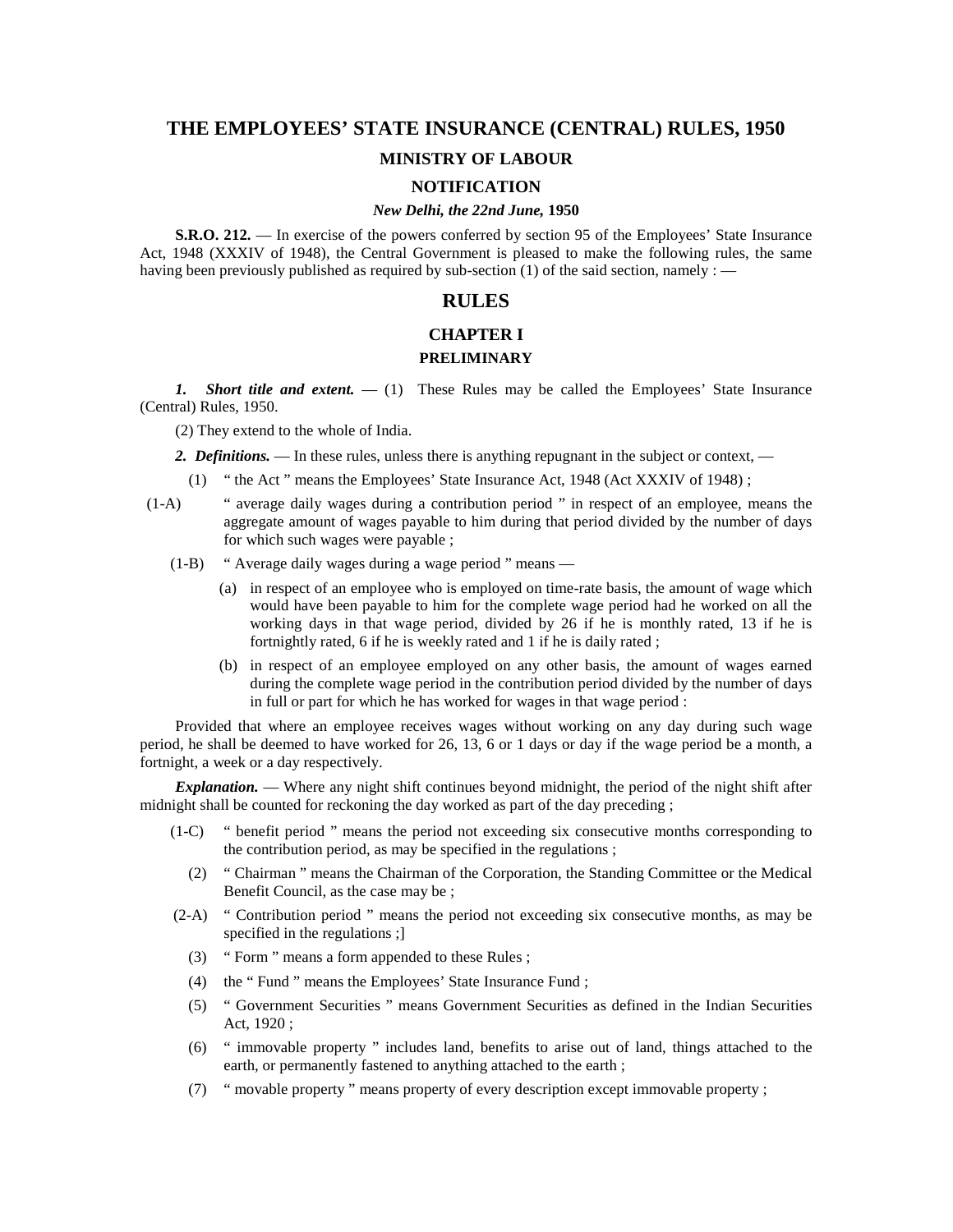- $C(7-A)$  " standard benefit rate " means average daily wages obtained by dividing the total wages paid during the contribution period by the number of days for which these wages were paid ;
	- (8) " State Medical Commissioner " means a duly registered medical practitioner including a medical officer in the service of a State Government appointed as such by the Corporation ;
	- (9) " year " shall mean the financial year, that is to say, the period beginning from the first of April and ending with the thirty-first of March of the year following.
- (10) all other words and expressions shall have the meanings respectively assigned to them in the Act.

## **CHAPTER II**

*2-A. Election of members of Parliament to the Corporation.* —The House of the People (Lok Sabha) and the Council of States (Rajya Sabha) shall elect in such manner as the Speaker of the House of the People or as the case may be the Chairman of the Council of States may direct, two members of the House of the People (Lok Sabha) and one member of the Council of States (Rajya Sabha) to be members of the Corporation.

*3. Election of members to the Standing Committee.* — (1) The Chairman of the meeting shall, at a meeting of the Corporation at which it is proposed to elect members of the Standing Committee under clause (c) of section 8, invite members to propose names from among members of the Corporation belonging to the group from which election is to be made. The names proposed shall be duly seconded by another member of the Corporation.

(2) If the number proposed from any group for election does not exceed the number of vacancies to be filled from that group, the persons whose names have been so proposed shall be declared elected to the Standing Committee.

(3) If the number proposed for election from a group exceeds the number of vacancies to be filled therefrom, each member of the Corporation present at the meeting shall be given a ballot paper containing the names of all the candidates proposed and he shall be required to vote thereon for as many candidates from the group as there are vacancies to be filled up. Not more than one vote shall be given in favour of any one candidate. If any member votes for more candidates than there are vacancies in the group or gives more than one vote in favour of any one candidate, all his votes shall be deemed to be invalid.

(4) The persons getting the highest number of votes shall be declared by the Chairman at the meeting or as soon thereafter as possible as duly elected to the Standing Committee :

Provided that where an equality of votes is found to exist between any candidates and the addition of one vote will entitle any of the candidates to be declared to be elected, the determination of the person or persons to whom such one additional vote shall be deemed to have been given shall be made by lot to be drawn in the presence of the Chairman and in such manner as he may determine.

(5) If any question shall arise as to the validity of any election it shall be referred to the Central Government whose decision in the matter shall be final.

*4. Restoration to membership.* — (1) A member of the Corporation, the Standing Committee or the Medical Benefit Council, who ceases to be a member by virtue of section 12, shall be informed of such cessation by a letter sent to him by registered post. The letter shall also indicate that if he desires restoration to membership, he may apply therefor within thirty days from the receipt of the letter.

(2) The application under sub-rule (1) shall indicate the reasons which prevented him from attending three consecutive meetings and shall be addressed to the Chairman concerned.

(3) The application shall be placed before the next meeting of the Corporation, the Standing Committee or the Medical Benefit Council, as the case may be, and if a majority of the members present at such meeting are satisfied that the reasons for failure to attend three consecutive meetings are adequate, he shall be restored to membership immediately after a resolution to that effect is adopted.

(4) The benefit of restoration to membership as provided for in this rule shall be allowed to a member only once during any one term as a member.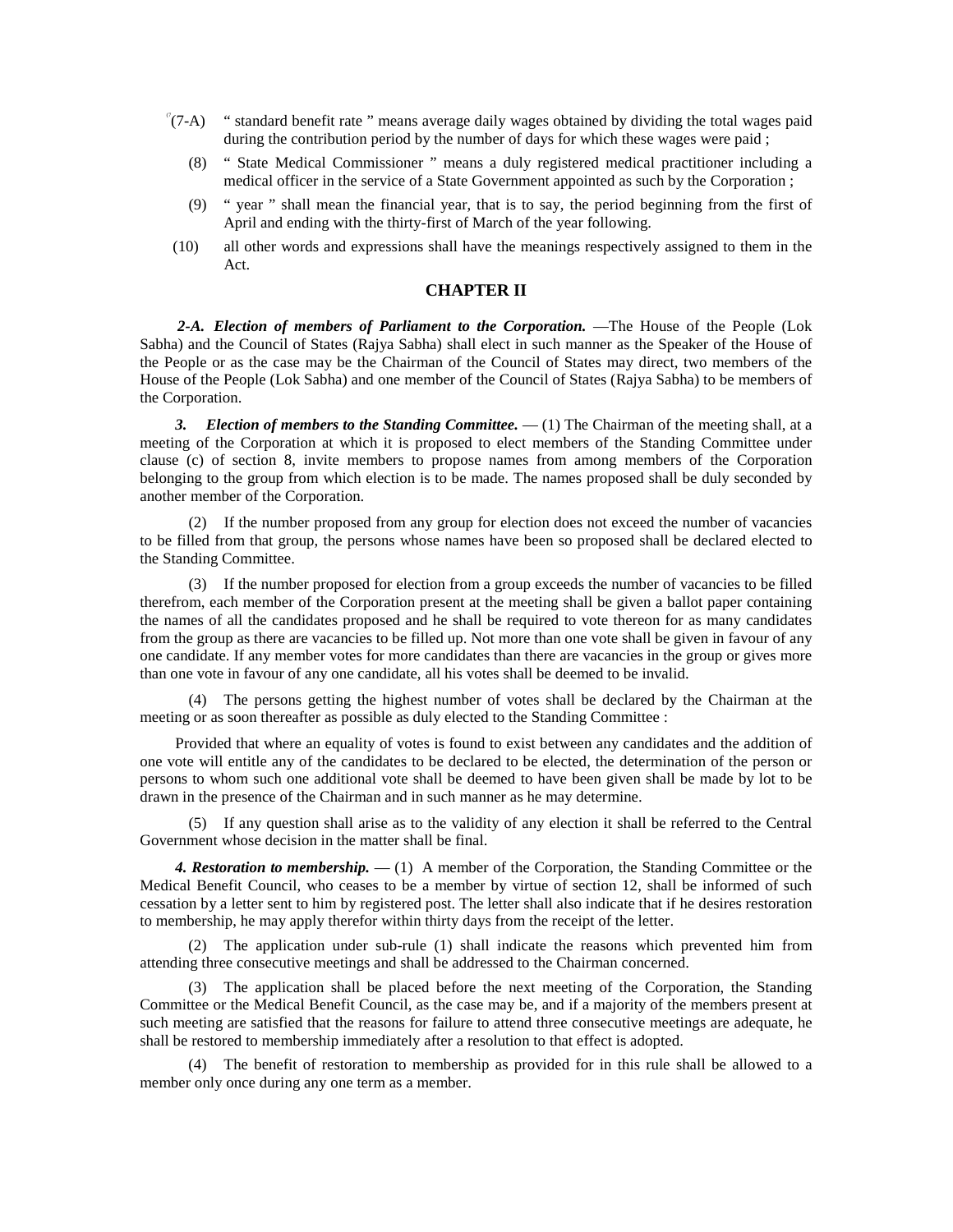*5. Fees and allowances of members.* — (1) Subject to the provisions of sub-rules (2) and (3), every non-official member of the Corporation, Standing Committee or the Medical Benefit Council shall be allowed travelling and daily allowance for attending the meetings of the Corporation or the Standing Committee or the Medical Benefit Council, as the case may be, at the following rates :

#### (i) *Travelling Allowance* :

(A) A non-official member residing at the place where a meeting is held shall be allowed the actual expenditure incurred by him on conveyance subject to the maximum of rupees one hundred and fifty for each day for travel within the city ;

(B) a non-official member, not residing at the place where a meeting is held, shall be allowed to draw :

- (a) actual expenditure incurred by him on air journey by economy class ; or
- (b) actual expenditure incurred by him on journey by rail by 2nd class A.C., two tier sleeper or First Class, as the case may be ;
- (c) actual fare or expenditure incurred on road journey by taxi or own car or autorickshaw or bus (other than an air conditioned bus) but not exceeding the rates notified by the concerned Director of Transport for journey by taxi or autorickshaw. When the journey is performed between places connected by railway, mileage would be limited to what would have been admissible to the member under clause (b) of this item.

## (ii) *Daily allowance* :

(A) A non-official member residing at a place where a meeting is held shall not be entitled to any daily allowance ;

 (B) A non-official member, not residing at the place where a meeting is held shall be paid, Rs. 1500 per day if member stays in a hotel and, not exceeding Rs. 200 per day as expenses towards food :

Provided that the daily allowances shall be calculated for the entire absence from the normal place of residence of the non-official member on calendar day basis, *i.e.*, midnight to midnight as under :

| For absence not exceeding 6 hours                        | N <sub>i</sub> |
|----------------------------------------------------------|----------------|
| For absence exceeding 6 hours but not exceeding 12 hours | 70%            |
| For absence exceeding 12 hours                           | $100\%$ .      |

(2) A non-official member of the Corporation or Standing Committee or the Medical Benefit Council who is a Member of Parliament or a Member of State Legislature shall be paid travelling allowance and daily allowance in accordance with the provisions of the Salary, Allowances and Pension of Members of Parliament Act, 1954 (30 of 1954) or the respective provision of the law pertaining to the members of the concerned State Legislature.

 (2A) Travelling and daily allowance shall be allowed if a member certifies that he has not drawn any travelling or daily allowance from any other source in respect of the journey and halt for which the claim is made.

 (2B) The daily and travelling allowance shall also be payable in respect of the meetings of any subcommittee set up by the Corporation, the Standing Committee or the Medical Benefit Council.

 (3) For attending a meeting of the Corporation, the Standing Committee, Medical Benefit Council or meetings of a sub-Committee set up by the Corporation, Standing Committee or the Medical Benefit Council, an official member of the Central Government shall draw his travelling allowance from his department on a scale admissible to him under the Central Government rules and the amounts so drawn shall, on a demand being made therefor by the Central Government, be reimbursed by the Corporation to that Government.

(4) Payments shall not be made to a non-official member earlier than the last date upto which the allowance is claimed. The travelling allowance for both the onward and return journeys will be included in the travelling allowance bill and the payment made thereof treated as final, irrespective of the date of completion of the journey. The Director General, Employees' State Insurance Corporation, will, however,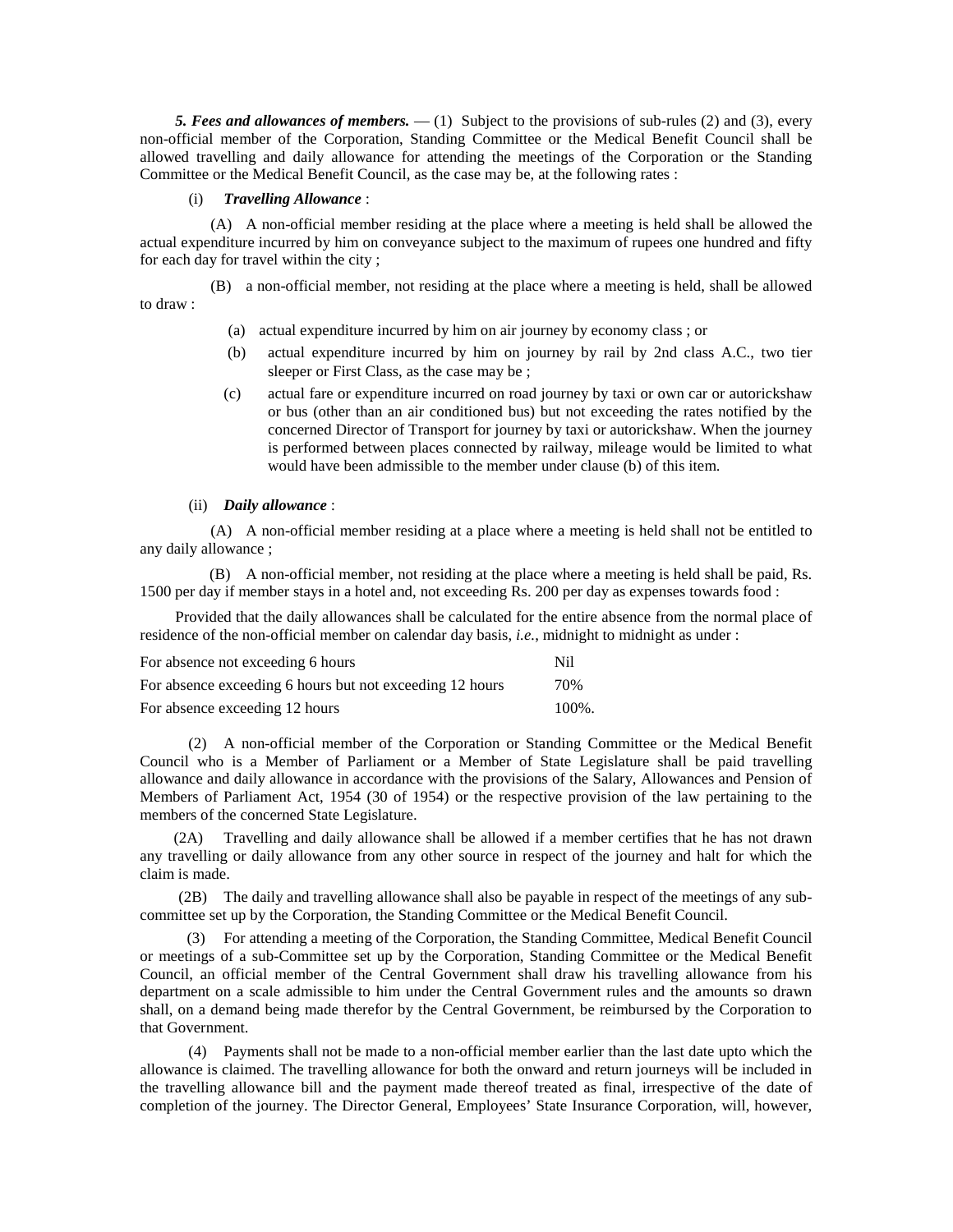obtain a formal intimation from the non-official member to the effect that the return journey has, in fact, been completed.

*6. Minimum number of meetings.* — (1) The Corporation and the Medical Benefit Council shall meet at least twice each year.

(2) The Standing Committee shall meet at least four times each year.

(3) The Chairman may, whenever he thinks fit, and shall, within fifteen days of the receipt of a requisition in writing from not less than one half of the members of the body concerned, call a meeting thereof.

(4) Any requisition made under this rule shall specify the object of the meeting proposed to be called.

*7. Roll of members.* — (1) The Corporation shall maintain a Roll of Members separately for the Corporation, the Standing Committee and the Medical Benefit Council. The name and the address of each member shall be stated therein.

(2) If a member changes his address, he shall notify such change to the Corporation for the correction of his address in the Roll.

*8. Notice of meeting and list of business.* — (1) The Chairman shall decide the date, time and place of every meeting. A notice of not less than twenty one days from the date of issue shall ordinarily be given to every member, of each meeting of the Corporation, the Standing Committee or the Medical Benefit Council, as the case may be. Such notice may be sent to every member by post or in any other suitable manner. A list of business proposed to be transacted shall, after approval by the Chairman, be posted along with the notice. Brief notes on each item of the agenda shall be sent along with the agenda or as soon thereafter as possible. If it is necessary to convene an emergency meeting, a reasonable notice thereof shall be given to every member.

(2) No business other than that for which a meeting is convened shall be considered at that meeting, except with the permission of the Chairman of the meeting.

*9. Chairman of the meeting.* — The Chairman, or in his absence the Vice-Chairman, if any, of the Corporation, the Standing Committee or the Medical Benefit Council, as the case may be, shall preside at the meetings. In the event of the absence of both the Chairman and the Vice-Chairman, if any, the members present may elect one from amongst themselves to preside.

10. *Quorum.* — No business shall be transacted at any meeting unless a quorum of '[fifteen] members in the case of the Corporation, five members in the case of the Standing Committee and seven members in the case of the Medical Benefit Council, is present :

Provided that if at any meeting there is not a sufficient number of members present to form a quorum, the Chairman of the meeting may adjourn the meeting to a date not later than seven days from the date of the original meeting and it shall thereupon be lawful to dispose of the business at such adjourned meeting irrespective of the number of members attending.

*11. Disposal of business.* — Any business which requires consideration by the Corporation, the Standing Committee or the Medical Benefit Council shall be considered at a meeting thereof :

Provided that the Chairman may, if he thinks fit, direct that the necessary papers may be referred for opinion to all members :

Provided further that the decision on any question which is so referred shall be acted upon if supported by not less than a two-thirds majority of the members of the body concerned. In other cases or where the Chairman so decides, the question shall be considered at a duly convened meeting.

*12. Proceedings of the meetings.* — (1) The proceedings of each meeting showing *inter alia* the names of the members present thereat, shall be forwarded to each member of the Corporation, the Standing Committee or the Medical Benefit Council, as the case may be, and to the Central Government as soon after the meeting as possible and in any case not later than four weeks after the meeting.

(2) The minutes of each meeting shall be confirmed with such modifications as may be considered necessary at the next meeting.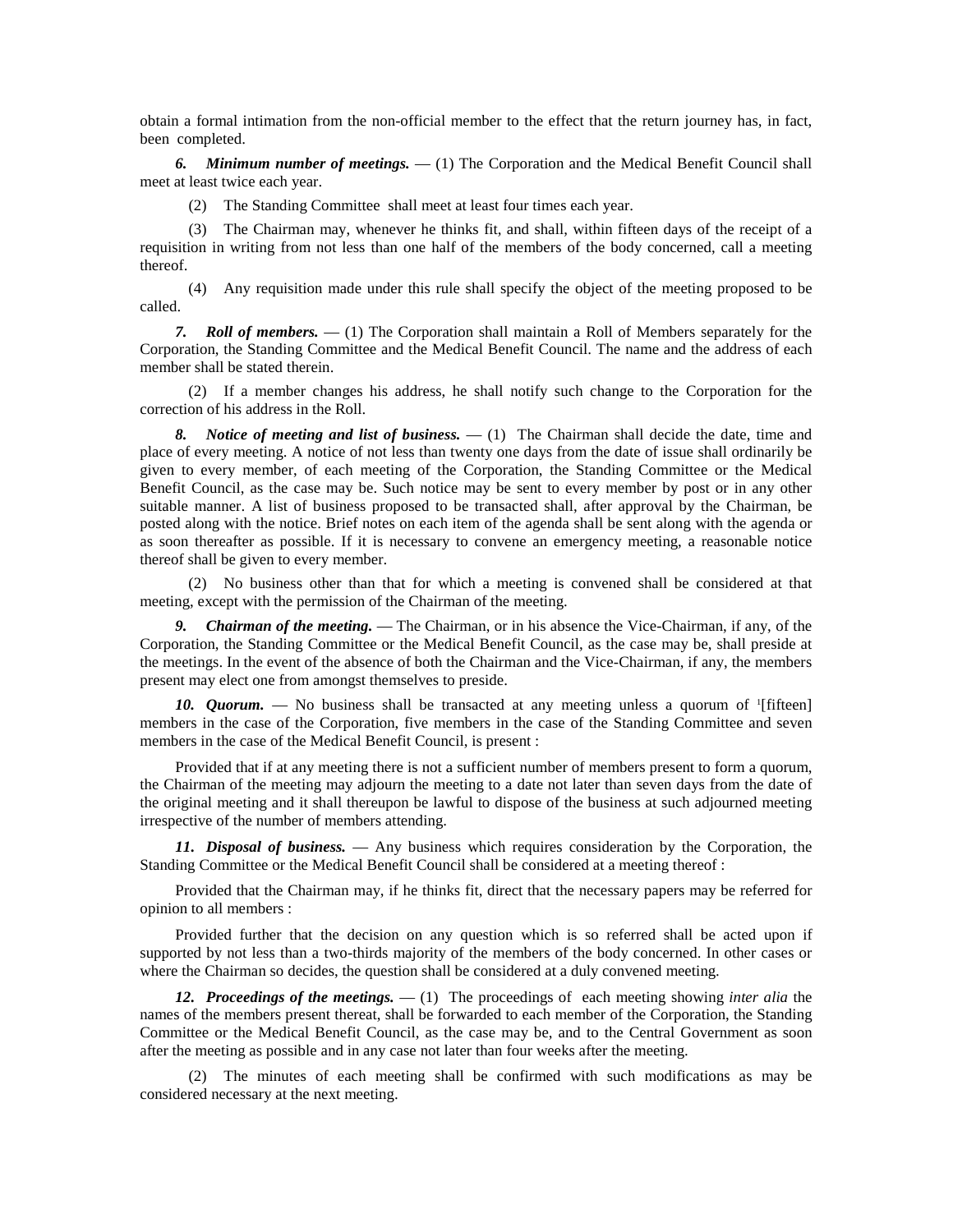*13. Minute Books.* — (1) The minutes of a meeting of the Corporation, the Standing Committee and the Medical Benefit Council shall be kept in separate Books (hereinafter referred to as minute-books) and shall be signed by the Chairman of the meeting at which the proceedings are confirmed.

(2) A copy of the minutes so confirmed shall be forwarded to the Central Government within fifteen days from the date of such confirmation.

(3) The minute-books shall be kept open at the principal office of the Corporation during office hours on working days for inspection free of charge by any member of the Corporation.

(4) The minute-book of the Medical Benefit Council shall be kept open at the principal office of the Corporation during office hours on working days for inspection free of charge by any member of the Medical Benefit Council.

*14. Powers and duties of the Medical Benefit Council.* — The powers and duties of the Medical Benefit Council shall be —

- (1) to advise the Corporation in regard to the constitution, setting up, duties and powers of the Regional and Local Medical Benefit Councils ;
- (2) to make recommendations to the Corporation in regard to
	- (i) the scale and nature of medical benefit provided at hospitals, dispensaries, clinics and other institutions and the nature and the extent of the medicines, staff and equipment which shall be maintained at such institutions and the extent to which these fall short of the desired standard ;
	- (ii) the medical formulary for use in connection with the medical benefit provided under the Act ;
	- (iii) medical certification, including the procedure and the forms for such certification, statistical returns, registers and other medical records ;
	- (iv) measures undertaken for the improvement of the health and welfare of insured persons, and the rehabilitation and re-employment of insured persons, disabled or injured ;
- (3) to advise the Corporation on any matter relating to the professional conduct of any medical practitioner employed for the purpose of providing medical benefit under the Act.

#### **CHAPTER III**

 *15. Salaries, allowances and conditions of service of the Director General and Financial Commissioner.* — (1) Director General shall be in the scale of pay of Rs. 22400 — 24500 and the Financial Commissioner shall be in the scale of pay of Rs. 18400 –22400.

(2) The Director General and the Financial Commissioner shall receive dearness allowance, city compensatory allowance, house rent allowance, travelling allowance and other allowances, at such rates, and such provident fund, leave and medical benefits as may be sanctioned for the officers of the Central Government drawing similar salary at the place where they are posted :

Provided that where the Director General or the Financial Commissioner is a person already in the service of the Corporation, he shall be entitled to pension, gratuity and other superannuation benefits to which he would have been otherwise entitled but for his appointment as the Director General or the Financial Commissioner :

Provided further that the pay, allowances and other conditions of service of the Director General or the Financial Commissioner, if he is a person already in the service of the Government, shall be such as may be determined by the Central Government in each individual case.

*16. Powers and duties of the Director General.* — (1) The powers and duties of the Director General shall be —

(i) to act as the Chief Executive Officer of the Corporation ;

(ii)  $[$  \* \* \*]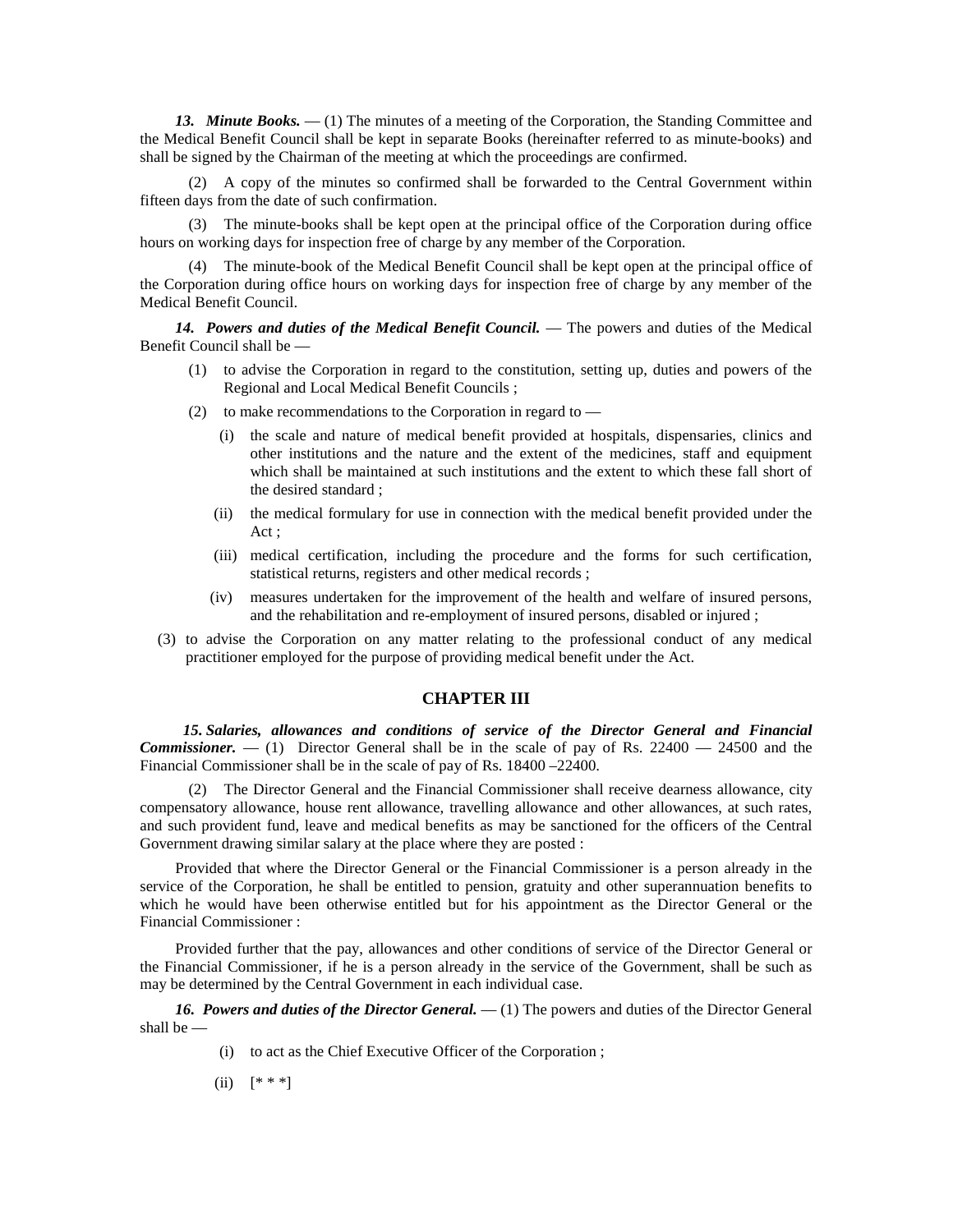- (iii) to convene, under the orders of the Chairman, meetings of the Corporation, the Standing Committee and the Medical Benefit Council in accordance with the Act and the Rules and to implement the decisions reached at the meetings ;
- (iv) to enter into contracts on behalf of the Corporation in accordance with the Act or the Rules or Regulations made thereunder, or the general or special instructions of the Corporation or the Standing Committee ;
- (v) to furnish all returns and documents required by the Act or the Rules to the Central Government and to correspond with the Central Government and the State Governments upon all matters concerning the Corporation ;
- (vi) to undertake such other duties and to exercise such other powers as may from time to time, be entrusted or delegated to him.

(2) The Director General may, with the approval of the Standing Committee, by general or special order, delegate any of his powers or duties under the Rules or the Regulations or under any resolution of the Corporation or the Standing Committee, as the case may be, to any person subordinate to him. The exercise or discharge of any of the powers or duties so delegated shall be subjected to such restrictions, limitations and conditions, if any, as the Director General may, with the approval of the Standing Committee, impose.

**[***17. \* \* \****]**

**[***18. \* \* \****]**

*19. Powers and duties of the Financial Commissioner***.** — The powers and duties of the Financial Commissioner shall subject to the control of the Director General be —

- (i) to maintain the accounts of the Corporation and to arrange for the compilation of accounts by the collection of returns from the Centres and Regions ;
- (ii) to prepare the budget of the Corporation ;
- (iii) to arrange for internal audit of the accounts of the Centres and Regions and of the receipts and payments thereat ;
- (iv) to make recommendations for the investment of the funds of the Corporation ; and
- (v) to undertake such other duties and to exercise such other powers as may, from time to time, be entrusted or delegated to him.

 *20. Creation of posts by the Corporation.* — The powers for creation of posts vested in the Corporation under sub-section (1) of section 17 of the Act shall be exercised by the Corporation in relation to posts carrying maximum scale of pay of Rs. 37,400 — 67,300 with Grade pay of Rs. 8900/-.

#### **CHAPTER III-A**

*20-A. Appeals to Medical Appeal Tribunal.* — (1) If the insured person or the Corporation is not satisfied with the decision of the medical board, the insured person or the Corporation may appeal against such decision to the medical appeal tribunal referred to in sub-section (2) of section 54-A by presenting an application within three months from the date of communication of the said decision to the insured person or the Corporation, as the case may be :

Provided that the medical appeal tribunal may entertain an application after the period of three months, if it is satisfied that the appellant had sufficient reasons for not presenting the application within the said period.

(2) The application, referred to in sub-rule (1), shall be in Form 2 and shall contain a statement of the grounds upon which the appeal is made.

(3) The application may be sent to the Chairman of the medical appeal tribunal by registered post or may be presented personally.

*20-B. Appeals to Employees' Insurance Court.* — (1) The insured person or the Corporation may appeal to the Employees' Insurance Court by presenting an application within three months of the date of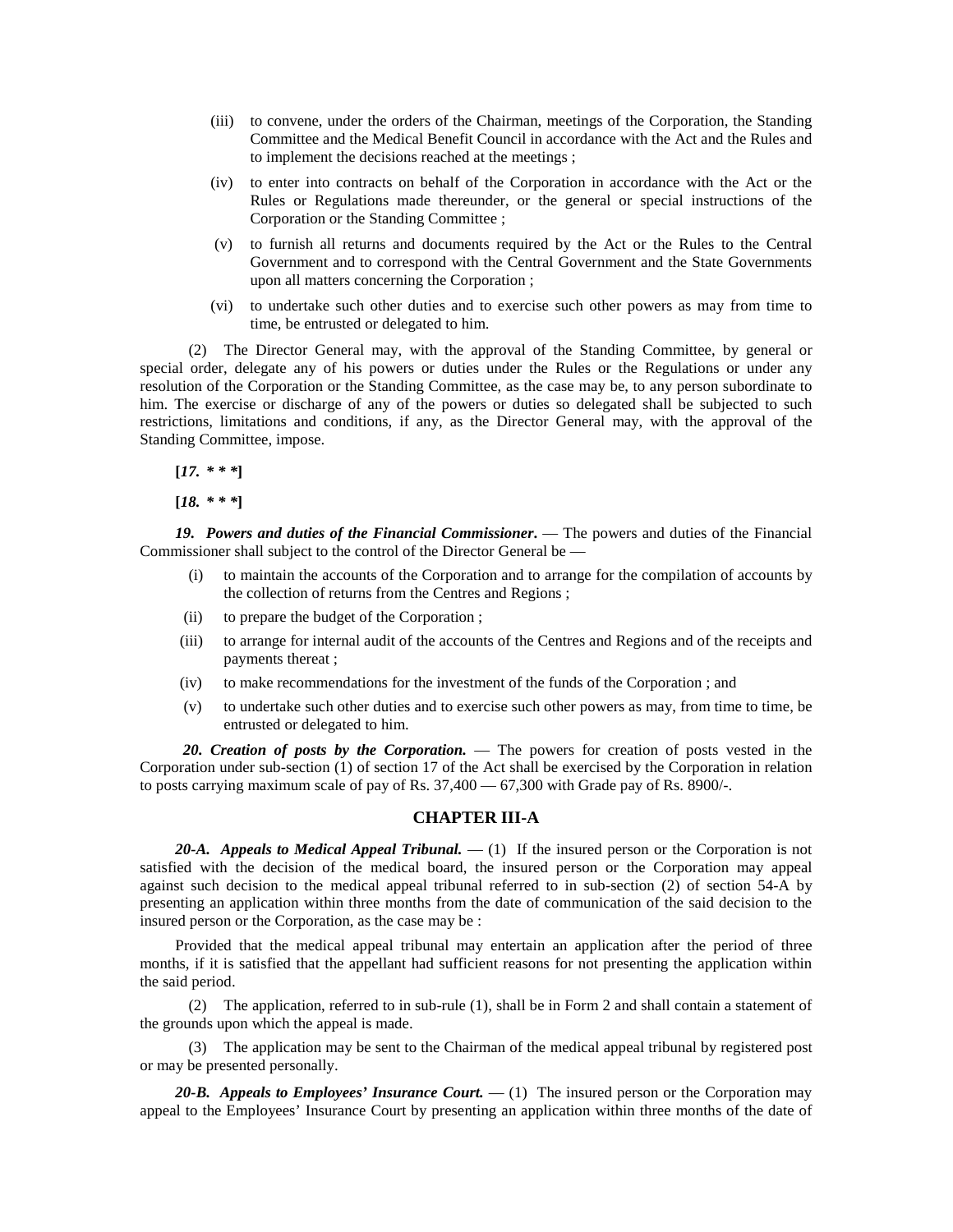communication of the decision of the medical board or of the medical appeal tribunal to the insured person or the Corporation as the case may be :

Provided that the Employees' Insurance Court may entertain an application after the period of three months, if it is satisfied that the appellant had sufficient reasons for not presenting the application within the said period.

(2) The rules made by the State Government in respect of the form and manner to be followed in presenting applications to the Employees' Insurance Court, shall be applicable to the applications presented under this rule.

## **CHAPTER IV**

*21. Bank or banks for depositing the Fund.* — (1) All moneys accruing or payable to the Fund shall be received by such officers of the Corporation as may be authorised by it in this behalf. The amount so received shall as soon as practicable be acknowledged by a receipt in Form I and deposited in the Reserve or the State Bank of India or any of its subsidiaries or the Nationalised Banks to the account of the Fund :

Provided that any moneys may also be paid directly to the account of the Fund in any such bank.

*Explanation.* — " Nationalised Bank " means a corresponding new bank specified in the First Schedule to the Banking Companies (Acquisition and Transfer of Undertakings) Act, 1970 (5 of 1970) or a corresponding new bank specified in the First Schedule to the Banking Companies (Acquisition and Transfer of Undertakings) Act, 1980 (40 of 1980).]

(2) The receipt book in Form I shall be numbered serially by machine and the unused form shall be kept in the custody of the Financial Commissioner or such other officer of the Corporation as may be authorised by the Corporation in this behalf.

*22. Procedure for crediting moneys to the Banks.* — (1) All moneys accruing or payable to the Corporation shall be credited to the approved bank and not utilised directly for any purpose.

(2) The bank or banks shall be required at the end of every calendar month to furnish to the Corporation or such officer as may be authorised by it in this behalf, a statement of the amounts deposited in and withdrawn item the Fund during the month. These statements shall be examined by the Director General before the expiry of a period of two months following the period to whom the statement relate.

*23. Purpose and manner of payment out of the Fund.* — (1) The accounts of the Fund shall be operated on by such officers as may be authorised by the Standing Committee, with the approval of the Corporation.

(2) No payment shall be made by the bank or banks out of the Fund except on a cheque signed by such officers as may be authorised under sub-rule (1).

(3) Any payment in excess of one hundred rupees shall be made by means of a cheque signed as aforesaid and not in any other way unless specifically authorised by the Standing Committee :

Provided that payment of salaries to the employees of the Corporation drawing a basic salary not exceeding rupees two hundred and fifty a month may be made in cash.

(4) No payment shall be made out of the Fund unless the expenditure is covered by a current budget grant :

Provided that in the absence of a current budget grant, the Corporation may authorise payments either generally or for any particular case :

Provided further that the payment of benefits to insured persons under the provisions of the Act and of the pay and allowances of duly sanctioned posts shall not be withheld for want of a sanctioned budget grant.

 *23-A. Promotion of measures for health, etc., of insured persons.* — For the promotion of measures for the improvement of the health and the welfare of insured persons and for the rehabilitation and re-employment of insured persons who have been disabled or injured, the Corporation may incur an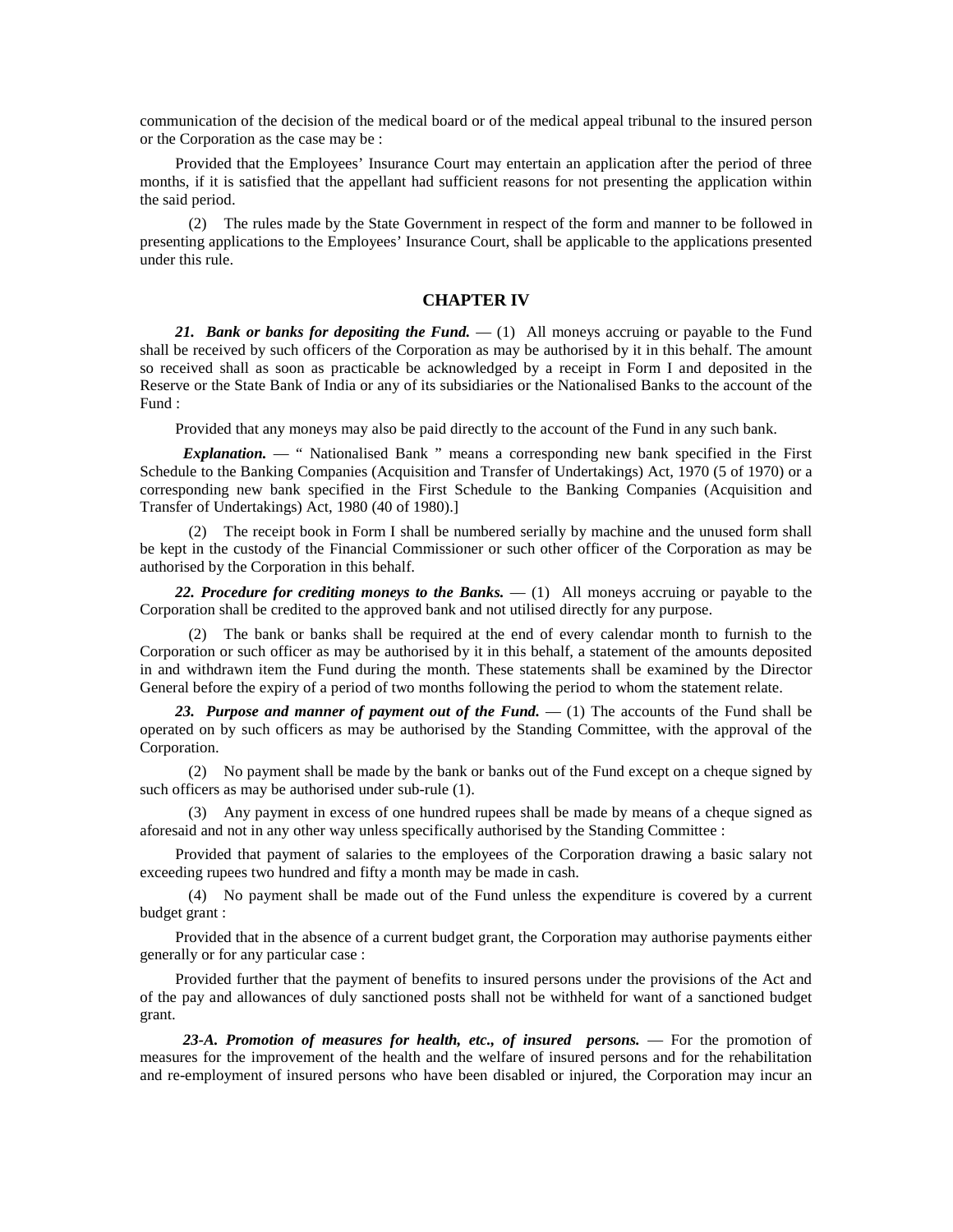expenditure upto a limit of Rupees three hundred crores per year from the Employees' State Insurance Fund.]

*24. Circumstances in which cheques may be drawn.* — Before any person authorised under rule 23 signs a cheque, he shall satisfy himself that the sum for which the cheque is drawn is —

- (i) required for a purpose or work specifically sanctioned by the proper authority and covered by a current budget grant ; and
- (ii) required for any payment referred to and specified under section 28 :

Provided that in the absence of a current budget grant, the Corporation may authorise payments either generally or for any particular case :

Provided further that the payment of benefits to insured persons under the provisions of the Act and of the pay and allowances of duly sanctioned posts shall not be withheld for want of a sanctioned budget grant.

*25. Acquisition of property.* — Subject to the provisions of rule 29 and such conditions as may, from time to time, be laid down by the Corporation, the Director General may, for the purposes of this Act, acquire on behalf of the Corporation movable or immovable property :

Provided that sanction of the Standing Committee shall be required for the exchange of any immovable property, for the taking of any property on lease for a term exceeding twelve months, or for the acceptance of any gift or bequest of property burdened an obligation.

*Note.* — The sanction of the Standing Committee may be given either generally or for any class of cases or specially for any particular case.

*26. Disposal of property.* — Subject to the provisions of rule 29 and such conditions as may be laid down by the Corporation from time to time the Director General may —

- (i) dispose of, by sale or exchange, any movable property belonging to the Corporation, the value of which does not exceed ten thousand rupees in each case, or grant for any term not exceeding twelve months a lease of any immovable property belonging to the Corporation.
- (ii) with the sanction of the Standing Committee, lease, sell or otherwise dispose of any movable or immovable property belonging to the Corporation.

*Note.* — The Sanction of the Standing Committee may be given either generally or for any class of cases or specially for any particular case.

*27. Investment, transfer or realisation of the Fund.* — (1) All moneys belonging to the Fund which are may immediately required for expenses properly defrayable under the Act, may, subject to the approval of the Standing Committee, be invested by the Director General —

- (i) in Government securities including Treasury Deposit Receipts ; or
- (ii) in securities mentioned or referred to in clauses (a) to (d) of section 20 of the Indian Trust Act, 1882 (11 of 1882) ; or
- (iii) as fixed deposit in the Reserve or the State Bank of India or any of its subsidiaries or a corresponding new bank constituted under section 3 of the Banking Companies (Acquisition and Transfer of Undertakings) Act, 1970 (V of 1970).

(2) Moneys belonging to the Fund shall not be invested in any other manner except with the prior approval of the Central Government.

(3) Any investment made under this rule may, subject to the provisions of sub-rules (1) and (2), be varied, transposed or realised from time to time :

Provided, however, that if such variation, transposition or realisation is likely to result in a loss, the prior approval of the Central Government shall be obtained.

*Explanation.* — The approval of the Central Government shall not be required merely on the ground that the value of the security on its maturity is less than the price at which it was purchased.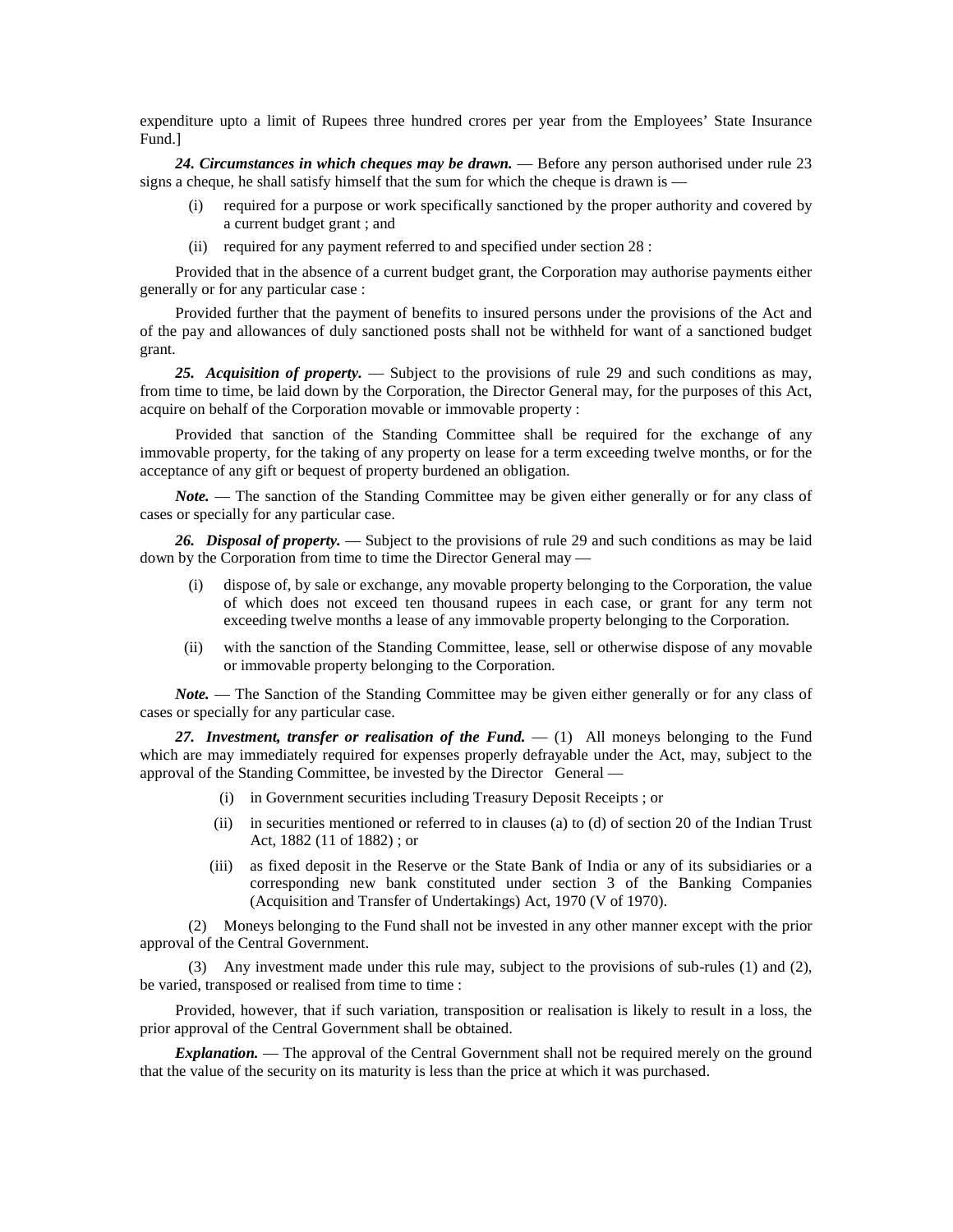(4) The Central Government may, at any time, direct the vacation in part or in whole, or prohibit investment in any security or class of securities or any land or building.

(5) All dividends, interest or other sums received in respect of any investment shall, as soon as possible after receipt, be paid into or credited to the account of the Fund.

(6) The expenses of or the loss, if any, arising from any investment shall be charged to the Fund and the profit, if any from the sale of any investment shall also accrue to the Fund.

(7) The approval under sub-rules (1) and (2) of the Standing Committee or the Central Government, as the case may be, may be given with or without any conditions either generally or in any particular case.

*28. Raising and repayment of loans.* — (1) (i) The Corporation may, in pursuance of a resolution passed at a meeting of the Standing Committee, and with the prior approval of the Central Government, raise loans for the purposes of the Act.

(ii) In particular and without prejudice to the generality of the foregoing power, the Corporation may raise loans —

- (a) for the acquisition of land and/or the raising of buildings thereon ; or
- (b) to repay a loan raised under this rule ; or
- (c) for any other purpose approved by the Central Government.
- (2) All loans under this rule shall be obtained
	- (i) from the Central Government on such rates of such interest and such terms as to the time and method of repayment as the Central Government may specify ; or
	- (ii) with the approval of the Central Government from the Reserve or the 1 [State Bank of India or any of its subsidiaries] or any other scheduled bank.

*Note.* — The approval of the Central Government may be given with or without any conditions, either generally or for any particular case.

(3) Where a loan is obtained from the Reserve or the State Bank of India or any of its subsidiaries as provided in clause (ii) of sub-rule (2), the Corporation may, with the approval of the Central Government, grant mortgages of all or any of the property vested in it for securing the repayment of the sums so advanced, with interest.

(4) All payments due from the Corporation for interest on and repayment of loans shall be made in such manner and at such times as may have been agreed upon :

Provided that the Corporation may apply any sums which can be so applied, in repayment of any amount due in respect of the principal of any loan although the repayment of the same may not be due.

(5) No expenditure incurred out of a loan shall be charged by the Corporation to capital, except with the previous sanction (or under the direction) of the Central Government.

(6) The Corporation shall submit to the Central Government an annual statement by the thirtieth of April each year showing the loans raised and repayments made during the preceding year.

*29. Procedure for execution of contracts.* — (1) The Corporation may enter into and perform all such contracts as it may consider necessary or expedient for carrying into effect the provisions of the Act.

(2) Every contract made under or for any purpose of the Act shall be made on behalf of the Corporation —

- (i) by the Director General ; or
- (ii) subject to such conditions as it may specify, by such member or officer of the Corporation as it may authorise :

Provided that the prior sanction of the Standing Committee shall be obtained in respect of any contract involving an expenditure exceeding rupees five lakhs.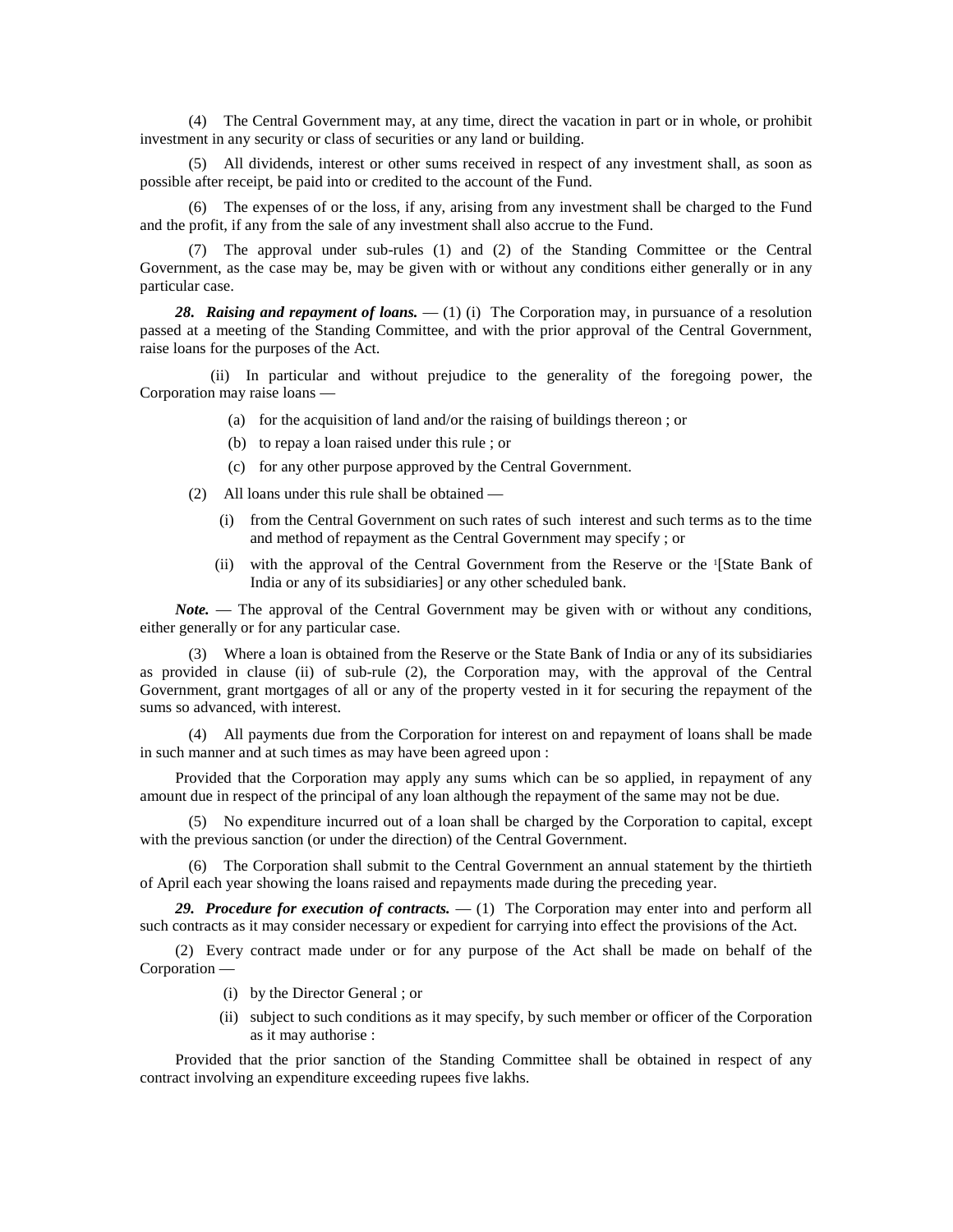(3) Every contract entered into by any person as provided in sub-rule (2) shall be entered into in such manner and form as would bind him if it were made on his own behalf and may in like manner and form be varied or discharged :

Provided that the common or official seal, as the case may be, of the Corporation shall be affixed to every contract for amounts exceeding one thousand rupees.

*30. Seal.* — (1) The common seal of the Corporation shall remain in the custody of the Director General and shall not be affixed to any instrument except in the presence of the Director General or two members of the Standing Committee ; the Director General or the said two members shall sign the contract in token of the fact that the same was sealed in his or their presence.

(2) The Corporation shall have for use at each of such other of its offices as it may specify, an official seal which shall be a fascimile of the common seal of the Corporation with the addition of the name of the office where it is to be used.

(3) The official seal shall not be affixed to any instrument except in the presence of such person or persons as the Standing Committee may authorise in this behalf and such person or persons shall sign the instrument in token of the fact that the same was sealed in his or their presence.

(4) An instrument to which an official seal is duly affixed shall bind the Corporation as if it had been sealed with the common seal of the Corporation.

# **CHAPTER V**

*31. Preparation and submission of annual budget estimates.* — (1) The Budget estimates of the Corporation for each financial year beginning on the first of April and ending on the thirty-first of March next shall be prepared by the Chief Accounts Officer in such form as the Central Government may, from time to time, direct and shall be submitted with his recommendations by the Director General to the Standing Committee for approval at a meeting of the Standing Committee to be held before the first of February of the preceding year.

(2) A copy of the budget estimates shall be sent to each member of the Standing Committee and of the Corporation at least seven clear days before the meeting of the Standing Committee or the Corporation at which these estimates are to be considered.

(3) The Standing Committee shall consider and approve the budget estimates with such changes as it may consider necessary.

(4) The budget estimates as approved by the Standing Committee shall be placed before a meeting of the Corporation to be held before the twentieth of February of the preceding year.

(5) The budget estimates as passed by the Corporation shall be authenticated by affixing the common seal of the Corporation and shall be submitted to the Central Government under section 32, not later than the first of March next following.

(6) It shall be open to the Central Government to make such alterations in the budget estimates as may be considered necessary before according approval.

The budget estimates as finally adopted by the Corporation and as approved by the Central Government shall be placed before the Parliament by the administrative ministry concerned in the month of March preceding the financial year to which the estimates relate and shall be published in the Official Gazette.

 *31-A. Administrative expenses.* — (1) The expenditure incurred by the Corporation on the following items shall be termed as administrative expenses under Section 28 of the Act, namely : —

payment of fees and allowances to members of the Corporation, the Standing Committee and the Medical Benefit Council, the Regional Boards, Local Committees ;

(ii) payment of salaries, leave and joining time allowances, travelling and compensatory and other allowances, bonus, gratuities and compassionate allowances, pension, contributions to the Provident or other benefit funds of officers and employees of the Corporation ;

(iii) defraying expenses on depreciation and maintenance of staff cars, office buildings, staff quarters, hiring of accommodation, purchase of furniture, office equipments, stationery, printing and other expenditure in respect of offices of the Corporation ;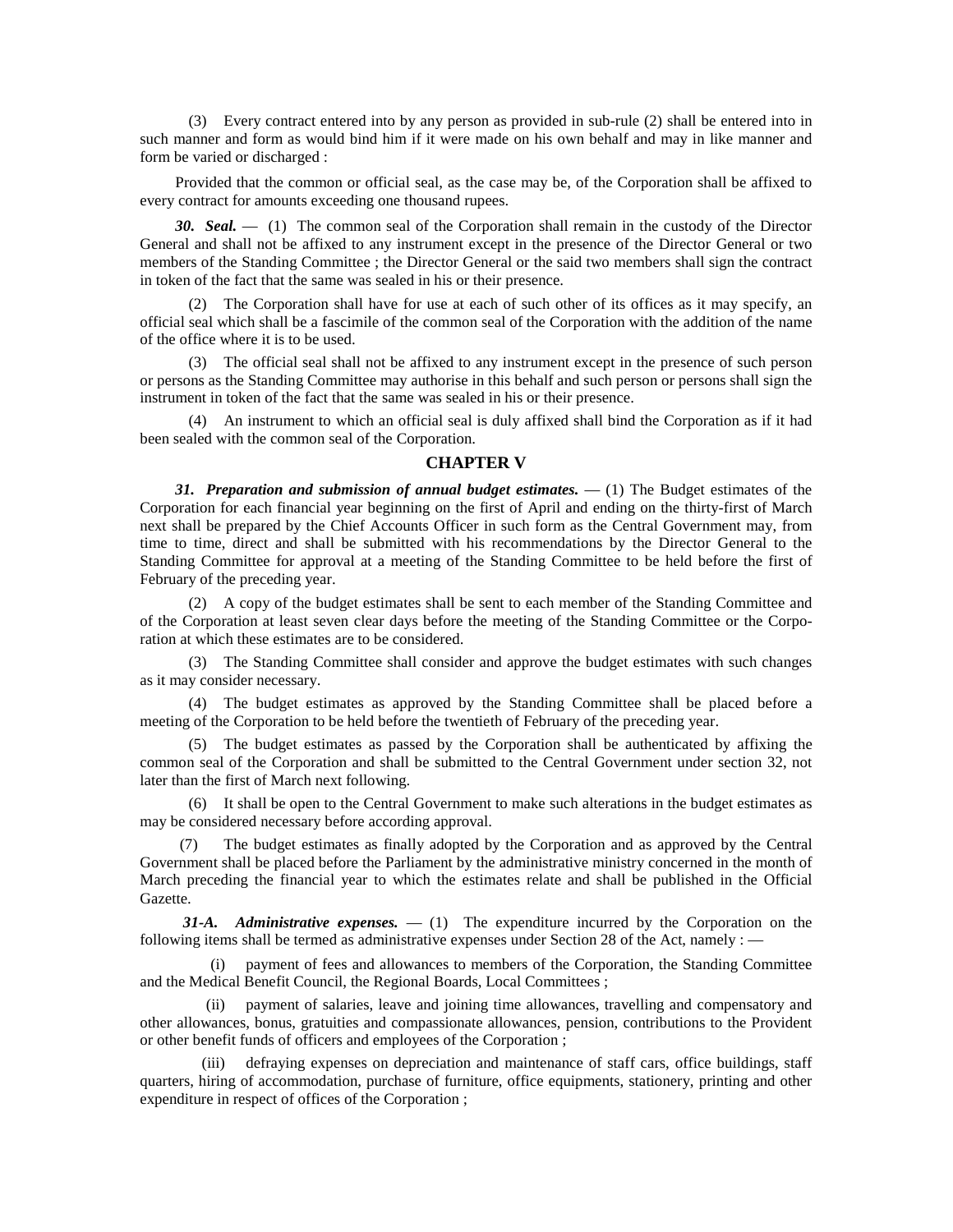(iv) defraying expenses towards membership subscription to International Organisation, and other services for the purposes of giving effect to the provisions of the Act ;

defraying the cost (including all expenses) of the auditing accounts of the Corporation and of the valuation of its assets and liabilities ;

(vi) defraying the cost (including all expenses) of the Employees' State Insurance Courts set up under the Act ;

(vii) payment of any sums under any contract entered into for the purposes of this Act by the Corporation or the Standing Committee or by any officer duly authorised by the Corporation or the Standing Committee in that behalf ;

(viii) payment of sums under any decree, order or award of any Court or Tribunal against the Corporation or any of its Officers or servants for any act done in the execution of his duty or under a compromise or settlement of any suit or other legal proceedings or claim instituted or made against the Corporation ;

(ix) defraying the cost and other charges of instituting or defending any civil or criminal proceedings arising out of any action taken under this Act ;

(x) defraying the expenditure in connection with publicity, of the E.S.I. Scheme including printing of publicity materials courses relevant to the purposes of the Act ;

(xi) defraying the expenditure on conducting evaluation studies on various aspects of functioning of the E.S.I. Scheme.

(2) The percentage of the total revenue income of the Corporation which may be spent every year on its administrative expenses beginning with the year 1997-98 shall not exceed fifteen per cent.

*32. Supplementary estimates.* — The Standing Committee may cause a supplementary estimate to be prepared and submitted to the Corporation if in respect of any financial year further expenditure is likely to be incurred. Every such supplementary estimate shall be considered and sanctioned by the Corporation and submitted to the Central Government in the same manner as if it were an original annual estimate, not later than the fifteenth of February of the financial year to which it relates. The provisions of rule 31 shall, so far as may be, apply to such supplementary estimate.

*33. Reappropriation.* — (1) If the Director General finds in the course of the year that there is likely to be an excess of expenditure over the sanctioned budget estimate under any head, he shall examine the allotment under each head of the budget estimate with the object of discovering probable savings under any other head and effecting a reappropriation. Where such reappropriation is feasible, he may sanction the reappropriation subject to such conditions as may be laid down by the Central Government from time to time.

(2) Funds shall not be reappropriated to meet expenditure on a new service not contemplated in the budget estimates except with the prior approval of the Central Government.

(3) No reappropriation shall be permitted between the grant sanctioned for administrative expenses, two-thirds of which shall be met by the Central Government, and a grant sanctioned for any other expenditure.

*34. Maintenance of accounts.* — The Corporation shall maintain complete and accurate accounts in such form as the Standing Committee may, with the approval of the Central Government, specified from time to time. The books shall be balanced on the thirty-first of March each year.

*35. Revenue Accounts.* — The Corporation shall prepare Revenue Accounts for the financial year ended on the thirty-first March and Balance Sheet as on the thirty-first March by the thirty-first of May:

Provided that on the application of the Corporation, the Central Government may extend the said date by a period not exceeding thirty days :

Provided further that the Corporation may, and if so required by the Central Government shall, cause to be prepared the Revenue Accounts and the Balance Sheet for any other period or as on any other date.

 *36. Auditing of Accounts.* — **\* \* \***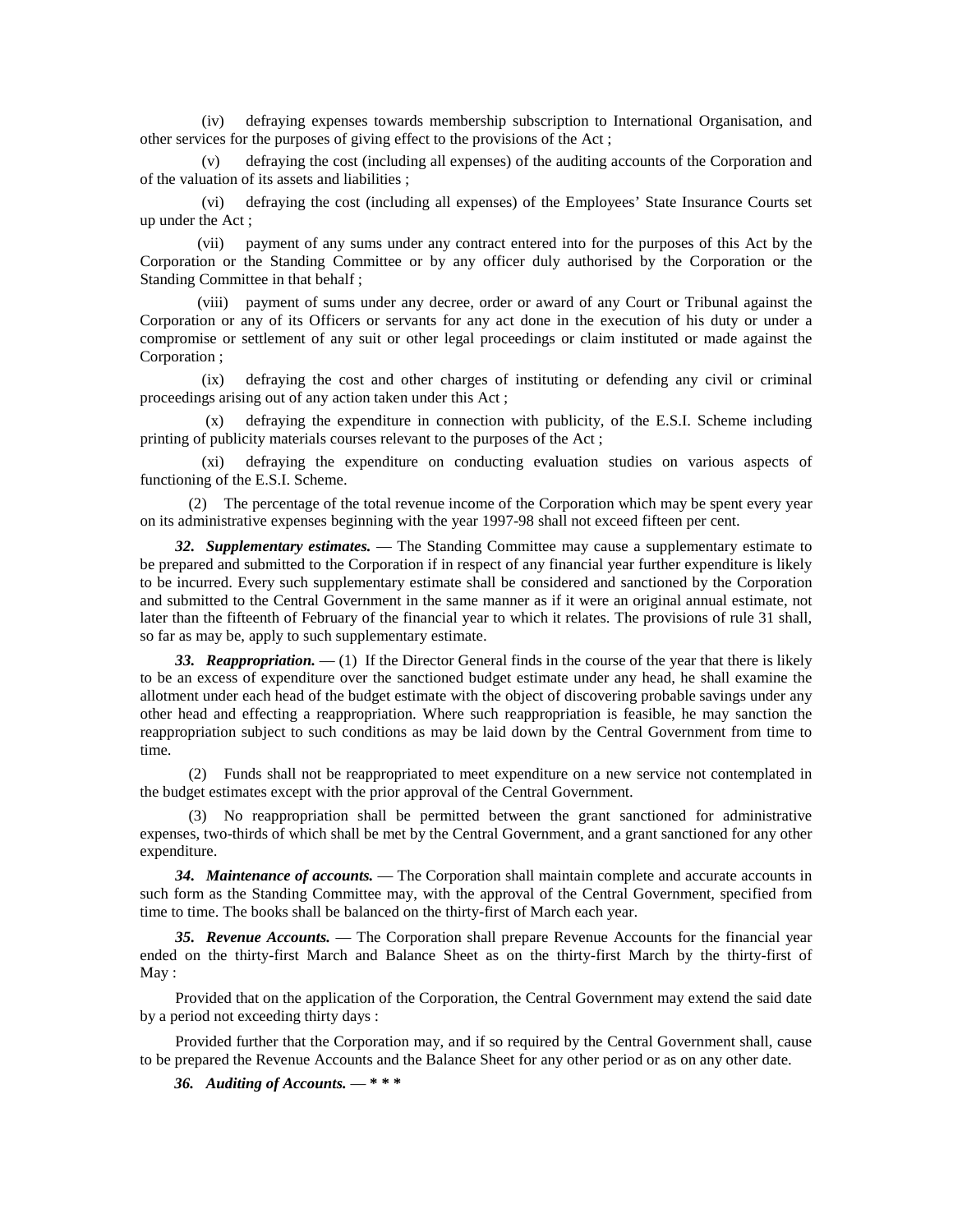*37. Production of accounts before the Comptroller and Auditor General of India***.** — The annual accounts shall be set out and produced before the Comptroller and Auditor General of lndia for scrutiny on or before the fifteenth of June each year following the close of the financial year to which they relate :

Provided that on the application of the Corporation the Central Government may extend the said date by a period not exceeding thirty days.

*38. Powers of the Comptroller and Auditor General of India***.** — The Corporation shall submit all accounts to the Comptroller and Auditor General of India as required by them. The Comptroller and Auditor General of India may —

- (i) by written notice, require the production before them or before any officer subordinate to him, of any document which they may consider necessary for the proper conduct of their audit ;
- (ii) by written notice, require any person accountable for or having the custody or control of, any such documents, to appear in person before them or before any officer subordinate to them; and
- (iii) require any persons so appearing before them or before any officer subordinate to them to make and sign a declaration with respect to such document or to answer any question or prepare and submit any statement.

*39. Report of auditors (Sic.).* — The report of the Comptroller and Auditor General of India] on the annual accounts shall be submitted to the Corporation on such date and in such form as the Central Government may specify in this behalf and they shall state whether in their opinion the Balance Sheet is a full and fair Balance Sheet containing all necessary particulars and properly drawn up so as to exhibit a true and correct view of the state of the Corporation's affairs and in case they have called for any explanation or information from the Corporation or any of its officers whether it has been given and whether it is satisfactory.

 *40. Consideration of reports.* — (1) The annual report on the work and activities of the Corporation (excluding the unaudited accounts for the year incorporated therein) shall be considered by the Standing Committee and shall be placed for adoption at a meeting of the Corporation to be held before the tenth of December following the close of the financial year concerned.

 (2) The annual accounts relating to a financial year duly authenticated by the Financial Commissioner and the Director General and approved by the Standing Committee shall be submitted for audit to the Comptroller and Auditor General of India and the audited accounts together with the report of the Comptroller and Auditor General of India shall be placed for adoption at a meeting of the Corporation to be held before the tenth of December following the close of the financial year concerned :

Provided that the report of the Comptroller and Auditor General of India is received by the twentieth November, following the year to which it pertains.

 *41. Authentication of annual accounts and reports.* — The annual accounts together with the report of the Comptroller and Auditor General of India thereon and the annual report on the work and activities of the Corporation as adopted by the Corporation shall be authenticated by affixing the common seal of the Corporation and four copies thereof, together with the comments of the Corporation on the report of the Comptroller and Auditor General shall be submitted to the Central Government not later than the twentieth of December following the close of the financial year concerned for being placed before the Parliament :

Provided that if the report of the Comptroller and Auditor General of India is not received by the twentieth of November following the financial year to which it pertains the annual accounts together with the report of the Comptroller and Auditor General of India thereon shall be submitted to the Central Government separately from the annual report on the work and activities of the Corporation.

*42. Cost of audit.* — The cost of audit shall be paid by the Corporation by such date as may be specified by the Central Government.

 *43. Method of payment of contribution.* **— \* \* \***

*44. Impropriety or irregularity in accounts.* — (1) The auditors shall submit to the Corporation and the Central Government a separate statement, if necessary, in regard to —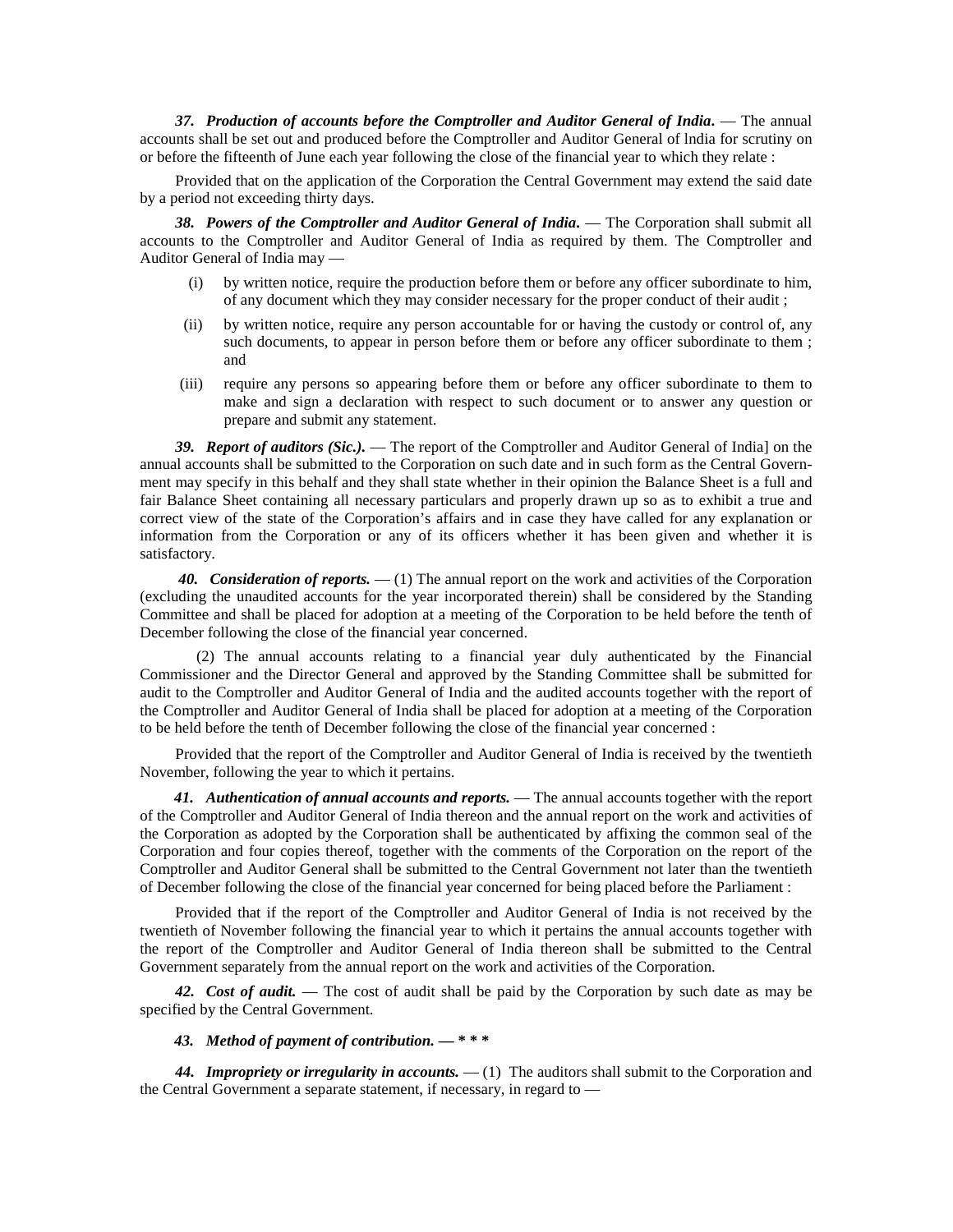- (i) any material impropriety or irregularity which they may observe in the expenditure, or in the recovery of moneys due to, or in the accounts of the Corporation ; or
- (ii) any loss or waste of money or other property owned by or vested in the Corporation which has been caused by neglect or misconduct, with the names of the persons who in their opinion are directly or indirectly responsible for such loss or waste.

(2) The Standing Committee shall forthwith remedy any defect or irregularity that may be pointed out by the auditors and shall report to the Central Government the action taken by it thereon within ninety days of the receipt of the report of the auditors :

Provided that if there is a difference of opinion between the Standing Committee and the auditors, or if the Standing Committee does not remedy any defect or irregularity within a reasonable period, the Central Government may, and on a reference specifically made therefor, shall pass such orders thereon as they think fit and the Standing Committee shall thereafter take action in accordance therewith within such time as may be specified by the Central Government.

*45. Disallowance of expenditure incurred and surcharge for loss or deficiency.* — (1) The Standing Committee or any authority authorised by it in this behalf may after giving the person concerned an opportunity to submit an explanation, and after considering any such explanation, disallow any item of account contrary to the provisions of the Act or of the rules or regulations made thereunder, and surcharge the same on the person making or authorising the making of payment of such account and shall charge against any person accounting, the amount of any deficiency or loss incurred by the negligence or misconduct of that person, or of any sum which ought to have been but is not brought into account by that person, and shall in every such case certify the amount due from such person :

Provided that no certificate made by the authority authorised by the Standing Committee shall have effect unless it is approved by the Standing Committee.

(2) The Standing Committee shall state in writing its reasons for every disallowance, surcharge or charge made or approved by it and shall serve a certificate of the amount due and a copy of the reasons for its decision on the person against whom the certificate is made and shall also furnish copies thereof to the Central Government.

(3) Any person aggrieved by a certificate made under this rule may, within one month from the date of the service of certificate on him under sub-rule (2), file an application to the Central Government for setting aside or modifying the disallowance, surcharge or charge in respect of which the certificate was made.

(4) On receipt of an application under sub-rule (3) or on its own motion, the Central Government may, after making such inquiry as may be necessary, pass such order as it thinks fit either confirming, modifying or setting aside the disallowance, surcharge or charge in respect of which the certificate was made, and the Standing Committee shall thereupon take action in accordance with such order within such time as may be specified by the Central Government.

(5) The Central Government may by order direct that all further action under the certificate made under this rule shall be stayed until the disposal of the matter pending before it under sub-rule (4).

*46. Recovery of amounts certified to be due.* — (1) Every sum certified to be due from any person by the Standing Committee or if the certificate has been modified by the Central Government, the sum shown to be due from such person in the modified certificate, shall be paid by such person to the Corporation within three months after he has been served with the certificate of the Standing Committee ; or within such longer period as may be allowed by the Central Government ; any such sum, if not so paid, shall be recovered as if it were an arrear of land revenue.

(2) Any sum or part of a sum so paid or recovered, the certificate in respect of which is set aside or modified, shall, as the case may require, be wholly or partly refunded to the person who paid it.

## **CHAPTER VI**

*47. Establishment of Provident Fund.* — The Corporation shall establish, maintain and contribute to a Provident Fund called the Employees' State Insurance Corporation Provident Fund (hereinafter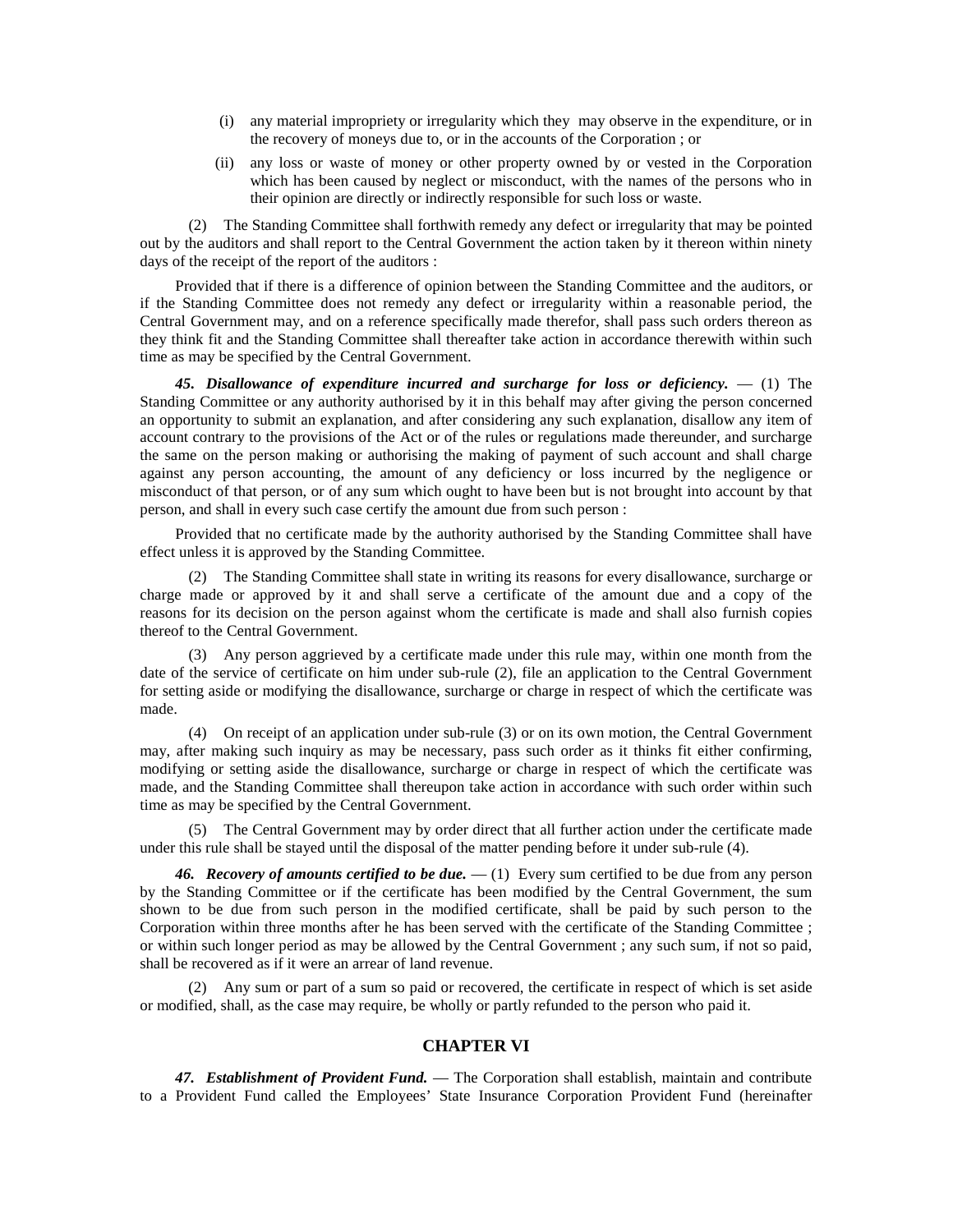referred to as the Provident Fund) in respect of its employees other than those whose services are placed at the disposal of the Corporation by the Central or State Government.

*48. Administration of the Provident Fund.* — The Provident Fund shall be administered by the Standing Committee of the Corporation or by any other Committee approved by it for the purpose and subject to such conditions as it may deem fit to impose.

*49. Framing of Provident Fund Regulations.* — The Corporation may, subject to the previous approval of the Central Government, make regulations to provide for all other matters incidental to or necessary for the Provident Fund.

 *50. Wage limit for coverage of an employee under the Act.* — The wage limit for coverage of an employee under sub-clause (b) of clause (9) of Section 2 of the Act shall be fifteen thousand rupees a month :

Provided that an employee whose wages (excluding remuneration for overtime work) exceed fifteen thousand rupees a month at any time after and not before the beginning of the contribution period, shall continue to be an employee until the end of that period.

 Provided further that the wage limit for coverage of an employee who is a person with disability under the Persons with Disabilities (Equal Opportunities Protection of Rights and Full Participation) Act, 1995 (1 of 1996), and under the National Trust for Welfare of Persons with Autism, Cerebral Palsy, Mental Retardation and Multiple Disabilities Act, 1999 (44 of 1999) respectively, shall be twenty-five thousand rupees per month.

**51. Rate of contribution.** — The amount of contribution for a wage period shall be in respect of —

- (a) employer's contribution, a sum (rounded to the next higher rupee) equal to four and threefourth per cent. of the wages payable to an employee ; and
- (b) employee's contribution, a sum (rounded to the next higher rupee) equal to one and threefourth per cent. of the wages payable to an employee.

*51***-(A).** *Employer's contribution in respect of certain employees*.  $- (1)$  In respect of an employee who is a person with disability under the Persons with Disabilities (Equal Protection of Rights and Full Participation) Act, 1995 (1 of 1996), and under the National Trust for Welfare of Persons with Autism, Cerebral Palsy, Mental Retardation and Multiple Disabilites Act, 1999 (44 of 1999), the employer shall not be required to pay employer's share of contribution upto a maximum period of three years from the date of commencement of the contribution period.

(2) The employer's share of contribution in respect of such employees and for such period under sub-section (1) shall be reimbursed to the Corporation by the Central Government.

*52. Exemption from payment of employee's contribution.* — The average daily wages during a wage period for exemption from payment of employee's contribution under section 42 shall be upto and inclusive of rupees one hundred.

*53. Writing off of losses.* — (1) Where the Corporation is of the opinion that the amount of contribution, interest and damages due to the Corporation has become irrecoverable, the Corporation or any other officer authorised by it in this behalf may sanction the writing off of the said amount, subject to the following conditions, namely :—

- (i) establishment or factory has been closed for more than five years and the whereabouts of the employer cannot be ascertained, despite all possible efforts ;
- (ii) decree obtained by the Corporation could not be executed successfully for want of sufficient assets of the defaulting employer ; or
- (iii) claim for contribution is not fully met by
	- (a) the Official Liquidator in the event of factories/establishments having gone into liquidation ; or
	- (b) the Commissioner, of payments in the event of unit being nationalised or taken over by the Government.

**54.** *Daily rate of benefit.* — \* \* \*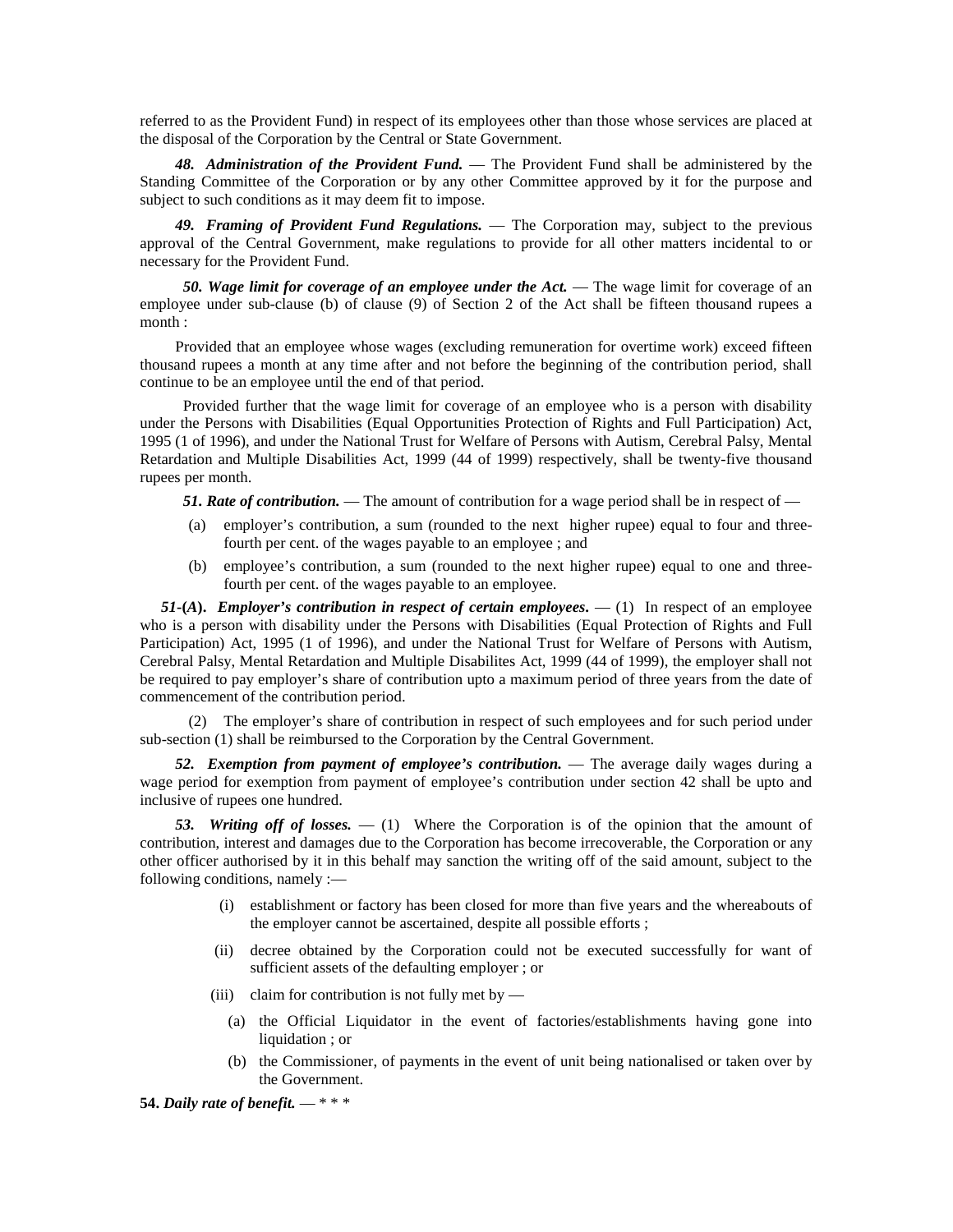*55. Sickness benefit.* — (1) Subject to the provisions of the Act and the regulations, a person shall be qualified to claim sickness benefit for sickness occurring during any benefit period if the contributions in respect of him were payable for not less than seventy-eight days in] the corresponding contribution period and shall be entitled to receive such benefit at the daily standard benefit rate for the period of his sickness :

Provided that in case of a person who becomes an employee within the meaning of the Act for the first time and for whom a shorter contribution period of less than 156 days is available, he shall be qualified to claim sickness benefit if the contribution in respect of him were payable for not less than half the number of days available for working in such contribution period :

Provided that he shall not be entitled to the benefits for the first two days of sickness [except] in the case of a spell of sickness following, at an interval of not more than fifteen days, the spell of sickness for which sickness benefits were last paid :

Provided further that sickness benefits shall not be paid to any person for more than ninety-one days in any two consecutive benefit periods.

The daily rate of sickness benefit in respect of a person during any benefit period shall be seventy per cent. of the standard benefit rate of that person during the corresponding contribution period rounded to the next higher rupee.

56. *Maternity benefit.*  $- (1)$  An insured woman shall be qualified to claim maternity benefits for a confinement occurring or expected to occur in a benefit period, if the contributions in respect of her were payable for not less than seventy days in the immediately preceding two consecutive contribution periods.

(2) Subject to the provisions of the Act and the regulations, if any, an insured woman who is qualified to claim maternity benefits in accordance with sub-rule (1) shall be entitled to receive it at the daily rate specified in sub-rule (5) for all days on which she does not work for remuneration during a period of twelve weeks of which not more than six weeks shall precede the expected date of confinement :

Provided that where the insured woman dies during her delivery or during the period immediately following the date of her delivery for which she is entitled to maternity benefits, leaving behind in either case, the child maternity benefits shall be paid for the whole of that period but if the child also dies during the said period, then for the days upto and including the day of the death of the child, to the person nominated by the insured woman, in such manner as may be specified in the regulations, and if there is no such nominee, to her legal representative.

(3) An insured woman who is qualified to claim maternity benefits in accordance with sub-rule (1) shall, in case of miscarriage or medical termination of pregnancy, be entitled, on production of such proof, as may be required under the regulations, to maternity benefits at the rates specified in sub-rule (5), for all days on which she does not work for remuneration during a period of six weeks immediately following the date of her miscarriage or medical termination of pregnancy.

(4) An insured woman who is qualified to claim maternity benefits in accordance with sub-rule (1) in case of sickness arising out of pregnancy, confinement, premature birth of child or miscarriage or medical termination of pregnancy shall, on production of such proof as may be required under the regulations, be entitled, in addition to the maternity benefits payable to her under any other provisions of the Act, for all days on which she does not work for remuneration to maternity benefits at the rates specified in the sub-rule (5) for all days on which she does not work for remuneration during an additional period not exceeding one month.

 (5) The daily rate of maternity benefit payable in respect of confinement occurring or expected to occur during any benefit period shall be equal to the standard benefit rate in respect of the insured woman during the corresponding contribution period, rounded to the next higher rupee, or rupees twenty-five, whichever is higher.

 *56-A. Confinement Expenses.* — An insured woman and an insured person in respect of his wife shall be paid a sum of rupees two thousand five hundred per case as confinement expenses on account of confinement expenses :

Provided that the confinement occurs at a place where necessary medical facilities under the Employees' State Insurance Scheme are not available :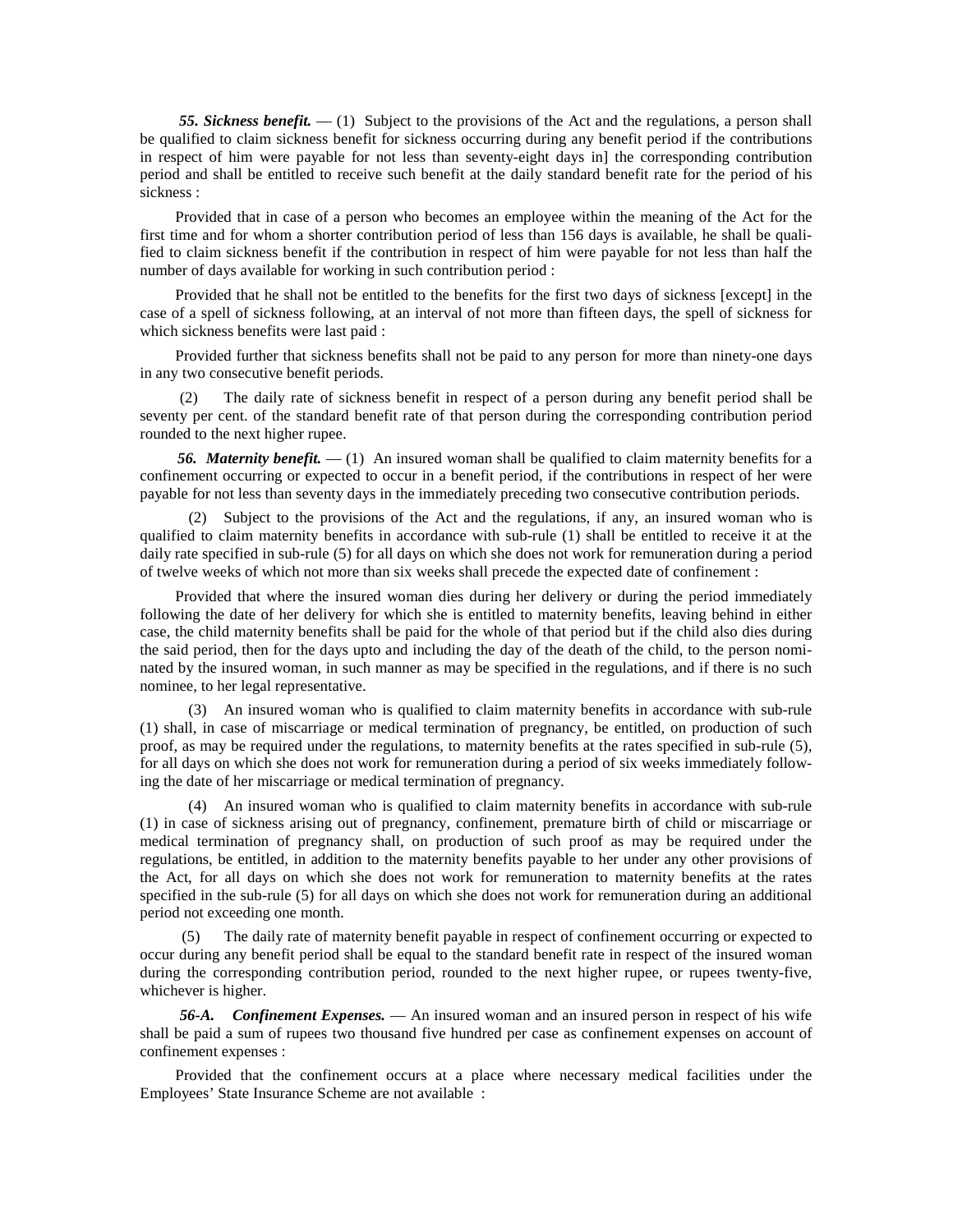Provided further that confinement expenses shall be paid for two confinements only.

 *57. Disablement benefits.* — (1) A person shall be qualified to claim disablement benefits for temporary disablement for not less than three days (excluding the day of accident) for the period of such disablement sustained as an employee under the Act.

(2) A person shall be qualified to claim periodical payment for permanent disablement sustained as an employee under the Act whether total or partial, for such disablement :

Provided that where permanent disablement, whether total or partial, has been assessed provisionally for a limited period or finally, the benefit provided under this rule shall be payable for that limited period, or as the case may be, for life.

 (3) The daily rate of disablement benefit shall be ninety per cent. of the standard benefit rate in the contribution period corresponding to the benefit period in which the employment injury occurs, rounded to the next higher rupee :

Provided that where an employment injury occurs before the commencement of the first benefit period in respect of a person, the daily rate of disablement benefit shall be —

- (i) where a person sustains employment injury after the expiry of the first wage period in the contribution period in which the injury occurs, ninety per cent. of his average daily wages in that wage period, rounded to the next higher rupee ;
- (ii) where a person sustains employment injury before the expiry of the first wage period in the contribution period in which the injury occurs, ninety per cent. of his wages actually earned or which would have been earned, had he worked for a full day on the date of accident, rounded to the next higher rupee.

*Explanation.* — The disablement benefit calculated as aforesaid shall be called the "full rate".

- (4) The disablement benefits shall be payable to the insured person as follows :
	- (a) for temporary disablement, at the full rate ;
	- (b) for permanent total disablement, at the full rate ;
	- (c) for permanent partial disablement resulting from an injury specified, in Part II of the Second Schedule, at such percentage of the full rate which would have been payable in the case of permanent total disablement, as specified in the said schedule as being the percentage of the loss of earning capacity caused by the injury ;
	- (d) for permanent partial disablement resulting from an injury not specified in Part II of the Second Schedule, at such percentage of the full rate payable in the case of permanent total disablement as is proportionate to the loss of earning capacity permanently caused by the injury.

*Explanation.* — Where more injuries than one are caused by the same accident, the rate of benefit payable under clauses (c) and (d) shall be aggregated but not so in any case as to exceed the full rate and in cases of disablement not covered by clauses (a), (b), (c) and (d) at such rate, not exceeding the full rate, as may be provided in the regulations.

 *58. Dependant's benefits.* — (1) Dependant's benefit shall be paid to the dependants of the insured person who dies as a result of an employment injury, in the following manner : —

(A) In the case of death of the insured person, the dependants' benefit shall be payable to his widow, children and widowed mother as follows : —

- (a) to the widow during life until remarriage, an amount equivalent to three-fifths of the full rate and, if there are two or more widows, the amount payable to the widow as aforesaid shall be divided equally between the widows ;
- (b) to each legitimate or adopted son, an amount equivalent to two-fifths of the full rate until he attains the age of twenty-five years :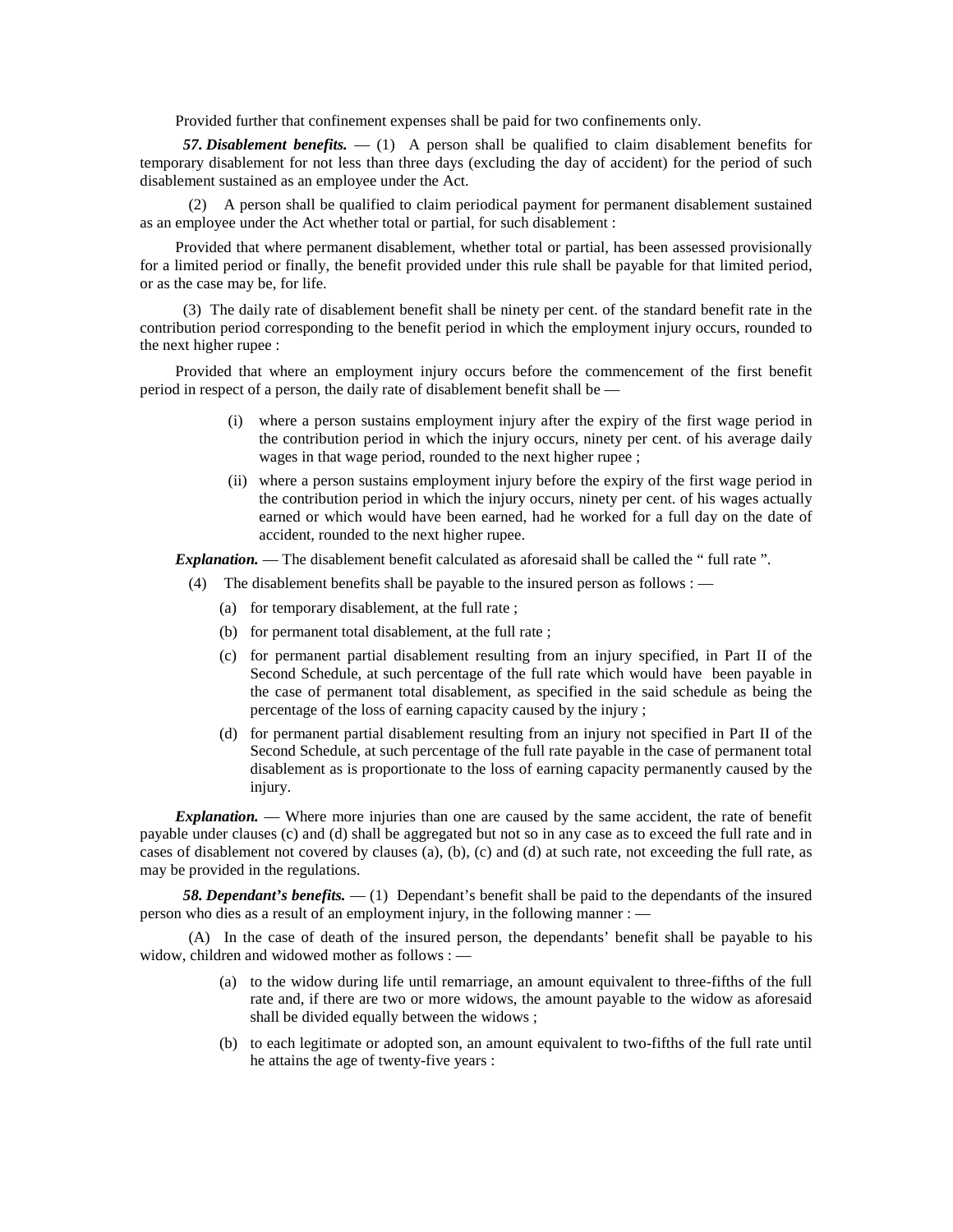Provided that in the case of a legitimate or adopted son] who is infirm and who is wholly dependant on the earnings of the insured person at the time of his death, dependants benefits shall continue to be paid while the infirmity lasts ;

> (c) to each legitimate or adopted unmarried daughter, an amount equivalent to two-fifths or the full rate :

Provided that in the case of legitimate or adopted daughter who is infirm and is wholly dependant on the earnings of the insured person at the time of his death, dependants' benefit shall continue to be paid while the infirmity lasts :

Provided further that if the total of the dependants' benefits distributed among the widow or widows and legitimate or adopted children and widowed mother of the deceased person as aforesaid exceeds at any time the full rate, the share of each of the dependants shall be proportionately reduced, so that the total amount payable to them does not exceed the amount of disablement benefits at the full rate.

(d) to the widowed mother during life an amount equivalent to two-fifths of the full rate.

(B) In case the deceased person does not leave widow or legitimate or adopted child or widowed mother dependants' benefits shall be payable to other dependants as follows : —

- (a) To a parent other than the widowed mother or grand parent, for life, at an amount equivalent to three-tenths of the full rate and if there are two or more parents (other than widowed mother) or grand parents the amount payable to the parents (other than widowed mother) or grand parents as aforesaid shall be equally divided between them.
- (b) to any other  $-$
- (i) male dependant, until he attains the age of eighteen years,
- (ii) female dependant, until she attains the age of eighteen years or until marriage, whichever is earlier or if widowed, until she attains eighteen years of age or re-marriage, whichever is earlier

at an amount equivalent to two-tenths of the full rate :

Provided that if there be more than one dependant under clause (b) the amount payable under this clause shall be equally divided between them.

The daily rate of dependant's benefit shall be ninety per cent. of the standard benefit rate in the contribution period corresponding to the benefit period in which the employment injury occurs :

Provided that where an employment injury occurs before the commencement of the first benefit period in respect of a person, the daily rate of dependants' benefit shall be —

- (i) where a person sustains employment injury after the expiry of the first wage period in the contribution period in which the injury occurs, ninety per cent. of his average daily wages during that wage period, rounded to the next higher rupee ;
- (ii) where a person sustains employment injury before the expiry of the first wage period in the contribution period in which the injury occurs, ninety per cent. of wages actually earned or which would have been earned had he worked for a full day on the date of accident, rounded to the next higher rupee.

*59. Funeral expenses.* — The amount of funeral expenses for the purpose of clause (f) of subsection (1) of section 46 of the Act shall be ten thousand rupees.

 *60. Medical benefits to insured person who ceases to be in an insurable employment on account of permanent disablement.* — An insured person who ceases to be in an insurable employment on account of permanent disablement caused due to an employment injury shall be eligible to receive medical benefits for himself and his spouse at the scale prescribed under the Act and the regulations made thereunder till the date on which he would have vacated the employment on attaining the age of superannuation, had he not sustained such permanent disablement, subject to : -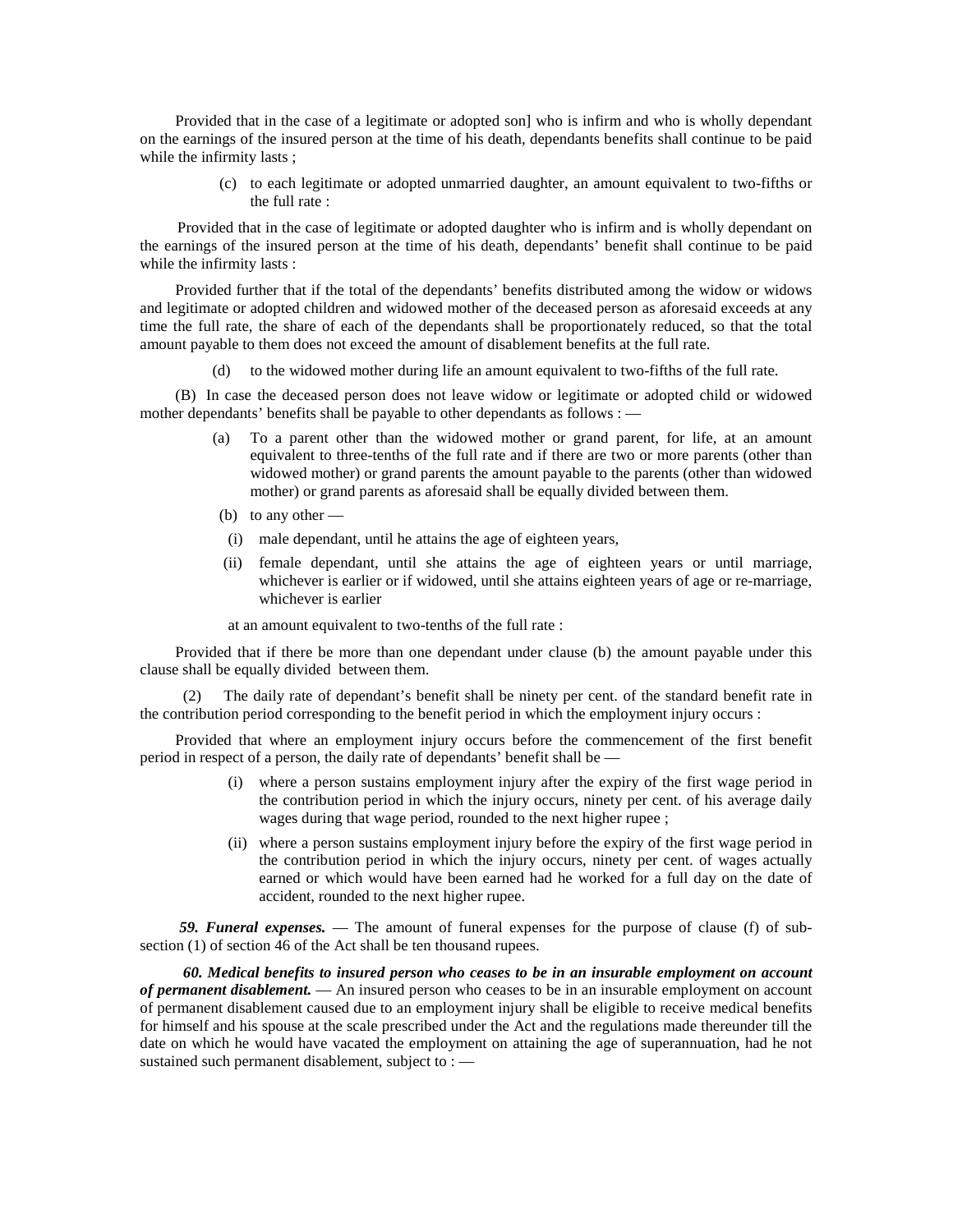- (i) the production of proof by such an insured person that he ceased to be in an insurable employment on account of permanent disablement due to employment injury to the satisfaction of such officer as may be authorised by the Corporation ; and
- (ii) the payment of contribution at the rate of ten rupees per month in lumpsum for one year at a time in advance to the concerned office of the Corporation in the manner prescribed by it.

*61. Medical benefits to retired insured persons.* — An insured person who leaves the insurable employment on attaining the age of superannuation, or retires under a Voluntary Retirement Scheme or takes premature retirement after being insured for not less than five years, shall be eligible to receive medical benefits for himself and his spouse at the scale prescribed under the Act and the regulations made thereunder, subject to : —

(i) the production of proof of his superannuation or retirement under a Voluntary Retirement Scheme or as the case may be, premature retirement and having been in the insurable employment for a minimum of five years to the satisfaction of such officers as may be authorised by the Corporation ; and

(ii) the payment of contribution at the rate of ten rupees per month in lump sum for one year at a time in advance to the concerned office of the Corporation in the manner prescribed by it.

*61-A. Income limit of dependant parents for eligibilty to medical benefit.* — The income of dependant parents for eligibility to medical benefit under sub-clause (v) of clause (11) of section 2 of the Act from all sources should not exceed five thousand rupees in a month.

*62. Bar on grant of cash benefits.* — Where an insured person is convicted under section 84 of the Act, he shall not be entitled to any cash benefit admissible under the Act for a period of three months for first conviction and six months for each subsequent conviction from the date of receipt of judgement of the court in the concerned office of the Corporation.

|                         |                             |      |                                             |     |     |                   | <b>FORMS</b>           |                                               |      |        |    |                    |    |
|-------------------------|-----------------------------|------|---------------------------------------------|-----|-----|-------------------|------------------------|-----------------------------------------------|------|--------|----|--------------------|----|
| FORM 1<br>(See Rule 21) |                             |      |                                             |     |     |                   |                        |                                               |      |        |    |                    |    |
|                         |                             |      |                                             |     |     |                   |                        |                                               |      |        |    |                    |    |
| <b>Book</b><br>Number   |                             |      | Receipt<br>Number                           |     |     |                   |                        |                                               |      |        |    |                    |    |
|                         | Received                    | from |                                             |     | sum | of                | Rs.                    |                                               | (in  | words) | on | account            | of |
|                         | Rs.                         |      | <b>Chief Accounts Officer</b>               |     |     |                   |                        |                                               |      |        |    |                    |    |
|                         |                             |      | Entered in Cash Book page Number            |     |     |                   |                        |                                               |      |        |    | Authorised Officer |    |
|                         |                             |      | Accountant                                  |     |     |                   |                        |                                               |      |        |    |                    |    |
| <b>Book</b><br>Number   |                             |      | Receipt<br>Number                           |     |     |                   |                        |                                               |      |        |    |                    |    |
|                         | Received                    | from |                                             | the | sum | οf                | Rs.                    |                                               | (in) | words) | on | account            | of |
| Rs.                     |                             |      |                                             |     |     |                   |                        |                                               |      |        |    |                    |    |
|                         |                             |      | Chief Accounts Officer                      |     |     |                   |                        |                                               |      |        |    | Authorised Officer |    |
|                         |                             |      | The Employees' State Insurance Corporation. |     |     |                   |                        |                                               |      |        |    |                    |    |
|                         |                             |      |                                             |     |     | FORM <sub>2</sub> |                        |                                               |      |        |    |                    |    |
|                         |                             |      |                                             |     |     |                   | [See Rule 20-A $(2)$ ] |                                               |      |        |    |                    |    |
|                         |                             |      |                                             |     |     |                   |                        | <b>Application to Medical Appeal Tribunal</b> |      |        |    |                    |    |
|                         |                             |      |                                             |     |     |                   |                        |                                               |      |        |    |                    |    |
|                         | $\sim$ $\sim$ $\sim$ $\sim$ |      | $\cdot$ $\cdot$ $\cdot$                     |     |     |                   |                        |                                               |      |        |    |                    |    |

\*(1) there is no appreciable disablement ;